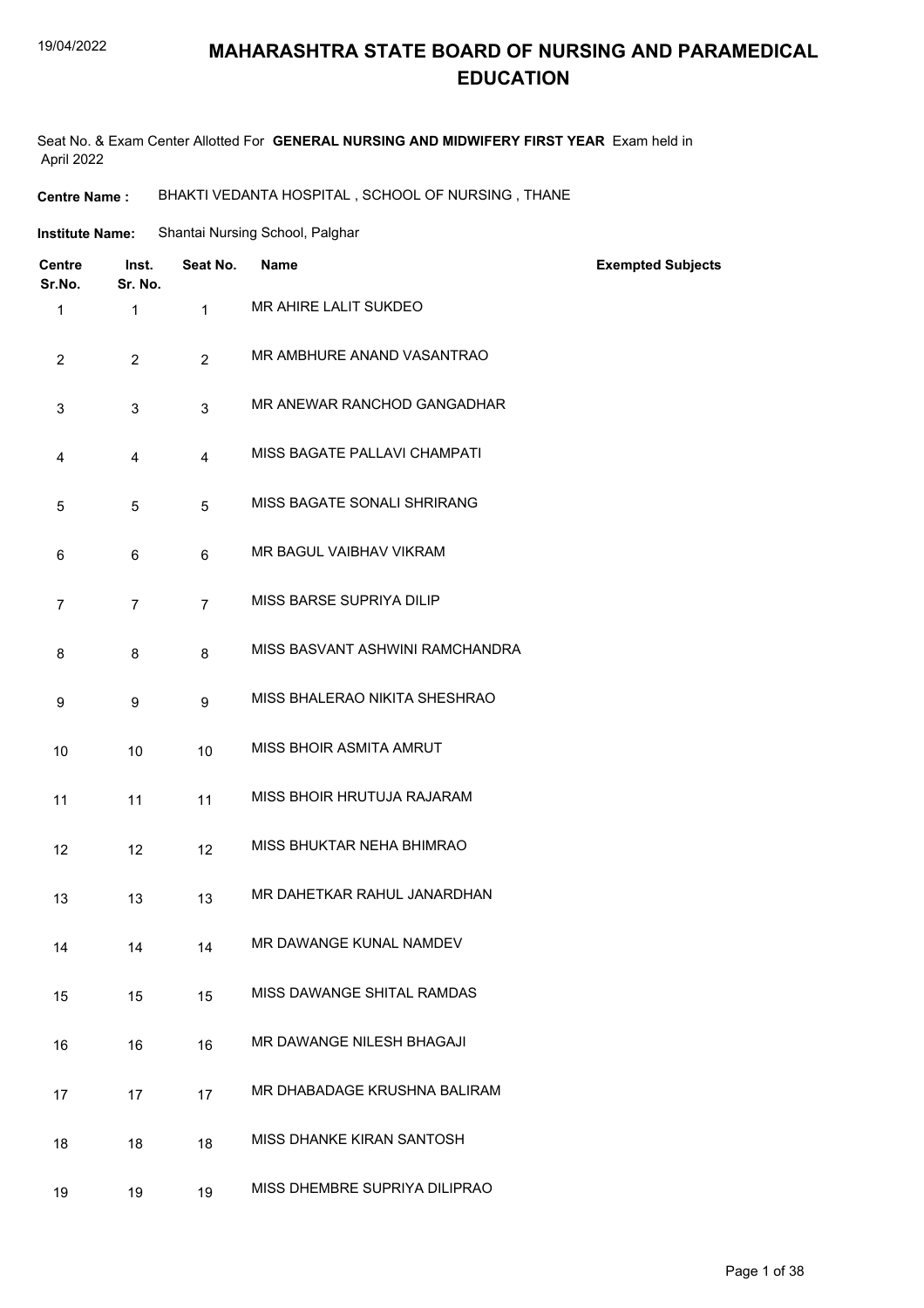| April 2022 |    |    | Seat No. & Exam Center Allotted For GENERAL NURSING AND MIDWIFERY FIRST YEAR Exam held in |
|------------|----|----|-------------------------------------------------------------------------------------------|
| 20         | 20 | 20 | MISS DHIKAR SONALI RAMA                                                                   |
| 21         | 21 | 21 | MISS DHOLE MONIKA BALAJI                                                                  |
| 22         | 22 | 22 | MISS DIPKE TEJASVINI DALIT                                                                |
| 23         | 23 | 23 | MISS DUDHMAL JYOTI BHIMRAO                                                                |
| 24         | 24 | 24 | MISS GANVIR SNEHA KAILAS                                                                  |
| 25         | 25 | 25 | MISS GAVIT ANJANA SUDAM                                                                   |
| 26         | 26 | 26 | MISS GAWARE ARTI GULABRAO                                                                 |
| 27         | 27 | 27 | MISS GEDAM SWATI SHYAM                                                                    |
| 28         | 28 | 28 | MISS JADHAV BHAGYASHRI SHESHERAO                                                          |
| 29         | 29 | 29 | MR JAMBHALE ADWAIT SANKET                                                                 |
| 30         | 30 | 30 | MISS JAMUNKAR URMILA RAMU                                                                 |
| 31         | 31 | 31 | MR JAWALE VASANT PANDHARINATH                                                             |
| 32         | 32 | 32 | MISS KAMBLE ANITA RAMRAO                                                                  |
| 33         | 33 | 33 | MR KANKUTE PRASHANT ASHOK                                                                 |
| 34         | 34 | 34 | MR KANKUTE KIRAN DASRAO                                                                   |
| 35         | 35 | 35 | MISS KHILLARE SUKESHINI SUBHASHRAO                                                        |
| 36         | 36 | 36 | MISS KHILLARE DEEPALI PRAKASHRAO                                                          |
| 37         | 37 | 37 | MISS KHOBRAGAGE JYOTIKA SUDHAKAR                                                          |
| 38         | 38 | 38 | MISS KOLHEKAR SHILPA MANISH                                                               |
| 39         | 39 | 39 | MR LAD KIRAN RAJARAM                                                                      |
| 40         | 40 | 40 | MISS LAHANE SARIKA TULSHIRAM                                                              |
| 41         | 41 | 41 | MISS LAMTILE ANJALI PANDURANG                                                             |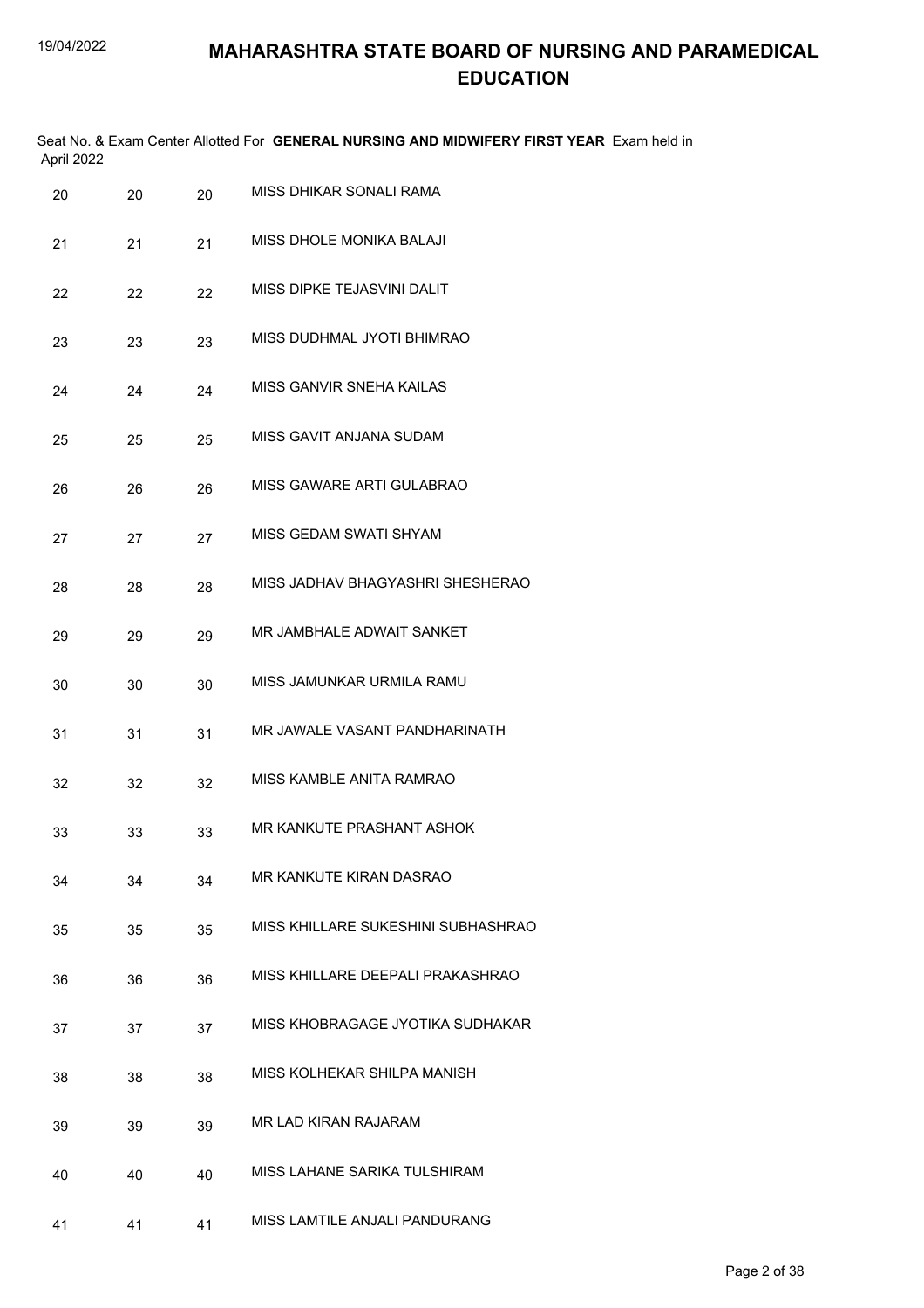|    | April 2022 |    |    | Seat No. & Exam Center Allotted For GENERAL NURSING AND MIDWIFERY FIRST YEAR Exam held in |
|----|------------|----|----|-------------------------------------------------------------------------------------------|
| 42 |            | 42 | 42 | MISS LOKHANDE NITA SOMAJEE                                                                |
| 43 |            | 43 | 43 | MISS LONDHE ASHVINI PRALHAD                                                               |
| 44 |            | 44 | 44 | MISS MAINDKAR ARTI BHASKAR                                                                |
| 45 |            | 45 | 45 | MISS MASKE RAKHI BHUJANGRAO                                                               |
| 46 |            | 46 | 46 | MISS MAWASKAR LATA MOTIRAM                                                                |
| 47 |            | 47 | 47 | MR MEKALE SRIPRASAD SADASHIV                                                              |
| 48 |            | 48 | 48 | MISS MESHARAM KAJAL SUBHASH                                                               |
| 49 |            | 49 | 49 | MR MUKADE EKNATH KISHAN                                                                   |
| 50 |            | 50 | 50 | MISS MUKNE ARATI BABURAO                                                                  |
| 51 |            | 51 | 51 | MISS NADGE DIPIKA VIJAY                                                                   |
| 52 |            | 52 | 52 | MISS NAGARALE PRANALI BABARAO                                                             |
| 53 |            | 53 | 53 | MR NAWALE NILESH BHARAT                                                                   |
| 54 |            | 54 | 54 | MISS NEWARE SARIKA BISANRAO                                                               |
| 55 |            | 55 | 55 | MISS PADGHAN MONIKA NAMDEV                                                                |
| 56 |            | 56 | 56 | MISS PAWAR ANJU VITHAL                                                                    |
| 57 |            | 57 | 57 | MR PUNDGE ASHVINKUMAR RAJU                                                                |
| 58 |            | 58 | 58 | MISS PUNDGE KAVITA YASHWANT                                                               |
| 59 |            | 59 | 59 | MISS RASAL SEEMA DILIP                                                                    |
| 60 |            | 60 | 60 | MR RAUT AKASH YASHWANTRAO                                                                 |
| 61 |            | 61 | 61 | SMT GHARAT HARSHALA BIPIN<br>(NEE RAUT MILAN KASHINATH)                                   |
| 62 |            | 62 | 62 | MISS SADAWARTE KOMAL GOTAM                                                                |
| 63 |            | 63 | 63 | MISS SANKHE NIKITA ANIL                                                                   |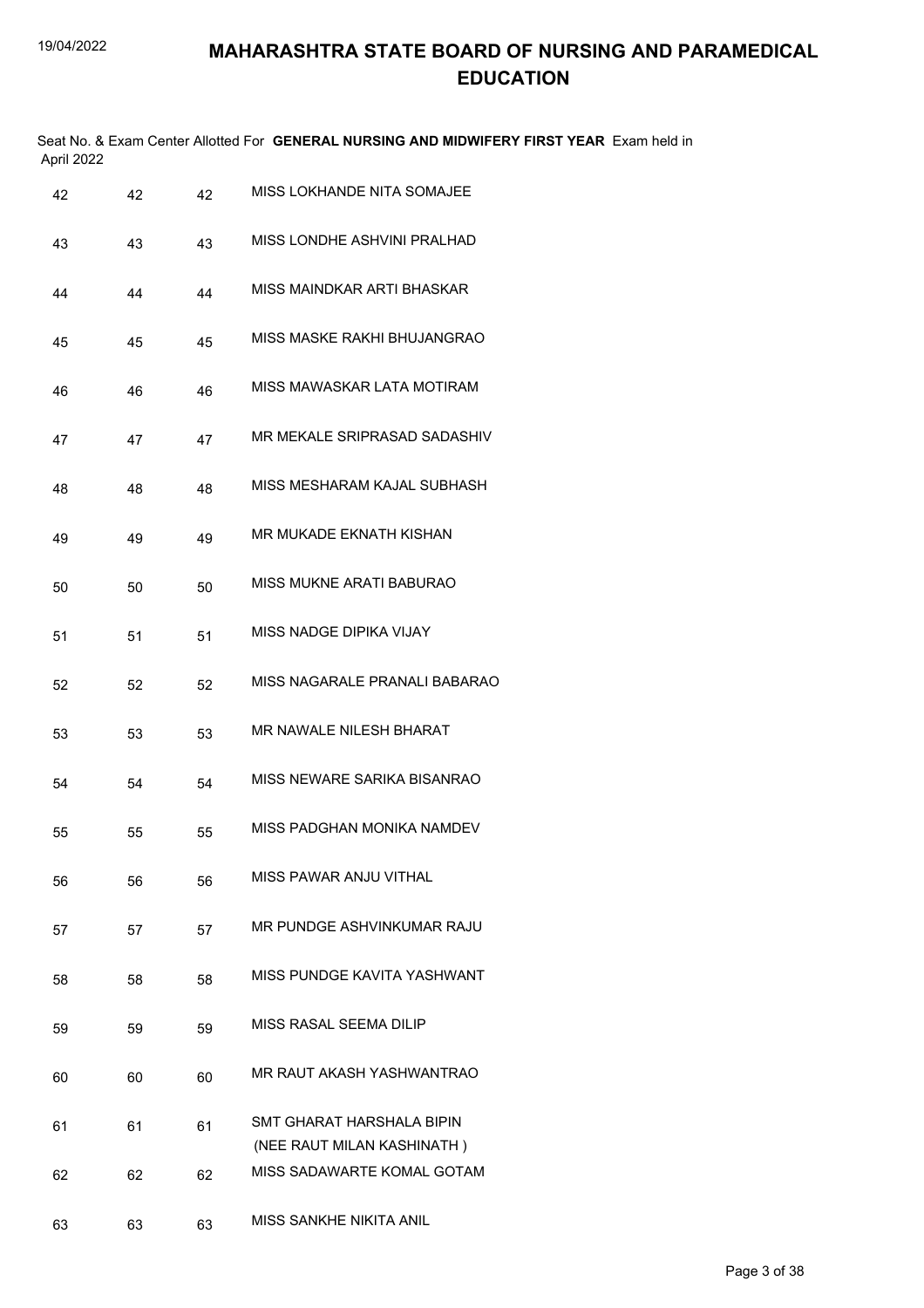| April 2022 |    |    | Seat No. & Exam Center Allotted For GENERAL NURSING AND MIDWIFERY FIRST YEAR Exam held in |
|------------|----|----|-------------------------------------------------------------------------------------------|
| 64         | 64 | 64 | MISS SANKHE SUSHMITA PRADIP                                                               |
| 65         | 65 | 65 | MR SAPKAL BABASAHEB VALMIK                                                                |
| 66         | 66 | 66 | MISS SHAIKH ARSHAD MAJEED                                                                 |
| 67         | 67 | 67 | MR SHAIKH SARWAR RAHIM                                                                    |
| 68         | 68 | 68 | MISS SHELKE BHAGYASHALI VIJAY                                                             |
| 69         | 69 | 69 | MR SONAWANE TEJAS ASHOK                                                                   |
| 70         | 70 | 70 | MISS SONKAMBLE MOHINI ABHIMANYU                                                           |
| 71         | 71 | 71 | MISS SURADKAR PAVAN NANA                                                                  |
| 72         | 72 | 72 | MISS TARE RAMESHWARI HEMANT                                                               |
| 73         | 73 | 73 | MISS THOKE CHHAYA SUDHAKAR                                                                |
| 74         | 74 | 74 | MISS UBALE ASHWINI BHIMRAO                                                                |
| 75         | 75 | 75 | MISS VALVI RUKSANA CHHAGAN                                                                |
| 76         | 76 | 76 | MR WAGH AKASH RAMDAS                                                                      |
| 77         | 77 | 77 | MR WAGH ANIKE SANJAY                                                                      |
| 78         | 78 | 78 | MISS WAGHAMARE POOJA SAHEBRAO                                                             |
| 79         | 79 | 79 | MISS WAGHAT SUVARNA RAMCHANDRA                                                            |
| 80         | 80 | 80 | MISS WARGHAT PRIYANKA UTTAM                                                               |

NOTE : 'P' MEANS PROVISIONALLY PERMITTED

\*\*\*\*\*\*\*\*\*\*\*\*\*\*\*\*\*\*\*\*\*\*\*\*\*\*\*\*\*\*\*\*\*\*\*\*\*\*\*\*\*\*\*\*\*\*\*\*\*\*\*\*\*\*\*\*\*\*\*\*\*\*\*\*\*\*\*\*\*\*\*\*\*\*\*\*\*\*\*\*\*\*\*\*\*\*\*\*\*\*\*\*\*\*\*\*\*\*\*\*\*\*\*\*\*\*\*\*\*\*\*\*\*\*\*\*\*\*\*\*\*\*\*\*\*\*\*\*\*\*\*\*\*\*\*\*\*\*\*

if there is any mistake in the EXEMPTION of the Candidate it should be brought to the notice of the MSBNPE before the examination otherwise MSBNPE will not be resposible for any Consequences.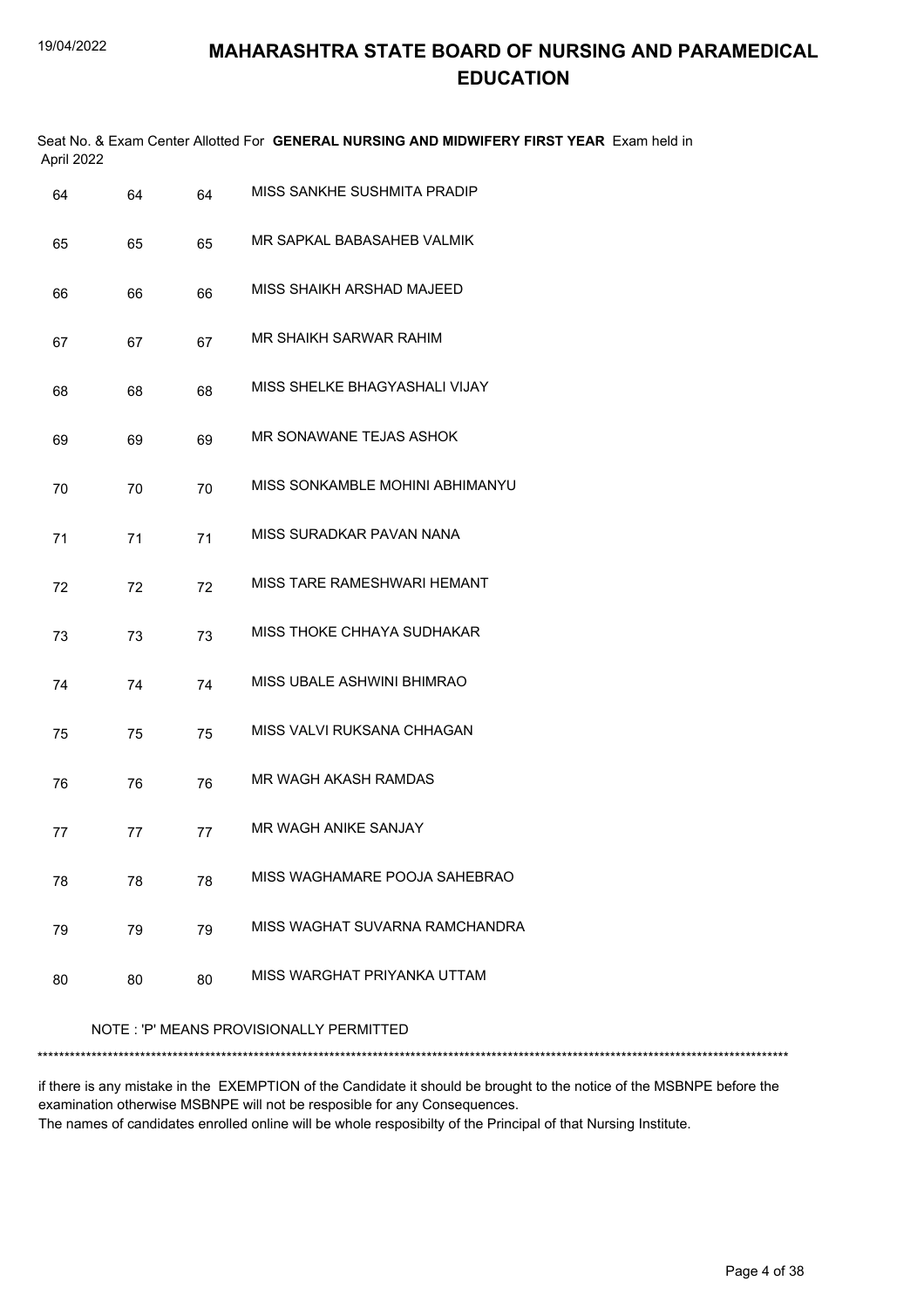Seat No. & Exam Center Allotted For **GENERAL NURSING AND MIDWIFERY FIRST YEAR** Exam held in April 2022

**Centre Name :** GENERAL HOSPITAL, SINDHUDURG

BR. NATH PAI INSTITUTE OF NURSING, PINGULI, SINDHUDURGA **Institute Name:**

| <b>Centre</b><br>Sr.No. | Inst.<br>Sr. No. | Seat No. | <b>Name</b>                      | <b>Exempted Subjects</b> |
|-------------------------|------------------|----------|----------------------------------|--------------------------|
| 81                      | 1                | 81       | MISS BILAYE MINAKSHI SANJAY      |                          |
| 82                      | 2                | 82       | MISS DALVI CHAITALI CHANDARAKANT |                          |
| 83                      | 3                | 83       | MISS MADYE RASHMI RAJAN          |                          |
| 84                      | 4                | 84       | MISS PARAB KOMAL VIJAY           |                          |
| 85                      | 5                | 85       | MR PHONDEKAR AMITA VIJAY         |                          |
| 86                      | 6                | 86       | MISS THAKUR DHANLAXMI PRAVIN     |                          |
|                         |                  |          |                                  |                          |

NOTE : 'P' MEANS PROVISIONALLY PERMITTED

\*\*\*\*\*\*\*\*\*\*\*\*\*\*\*\*\*\*\*\*\*\*\*\*\*\*\*\*\*\*\*\*\*\*\*\*\*\*\*\*\*\*\*\*\*\*\*\*\*\*\*\*\*\*\*\*\*\*\*\*\*\*\*\*\*\*\*\*\*\*\*\*\*\*\*\*\*\*\*\*\*\*\*\*\*\*\*\*\*\*\*\*\*\*\*\*\*\*\*\*\*\*\*\*\*\*\*\*\*\*\*\*\*\*\*\*\*\*\*\*\*\*\*\*\*\*\*\*\*\*\*\*\*\*\*\*\*\*\*

if there is any mistake in the EXEMPTION of the Candidate it should be brought to the notice of the MSBNPE before the examination otherwise MSBNPE will not be resposible for any Consequences.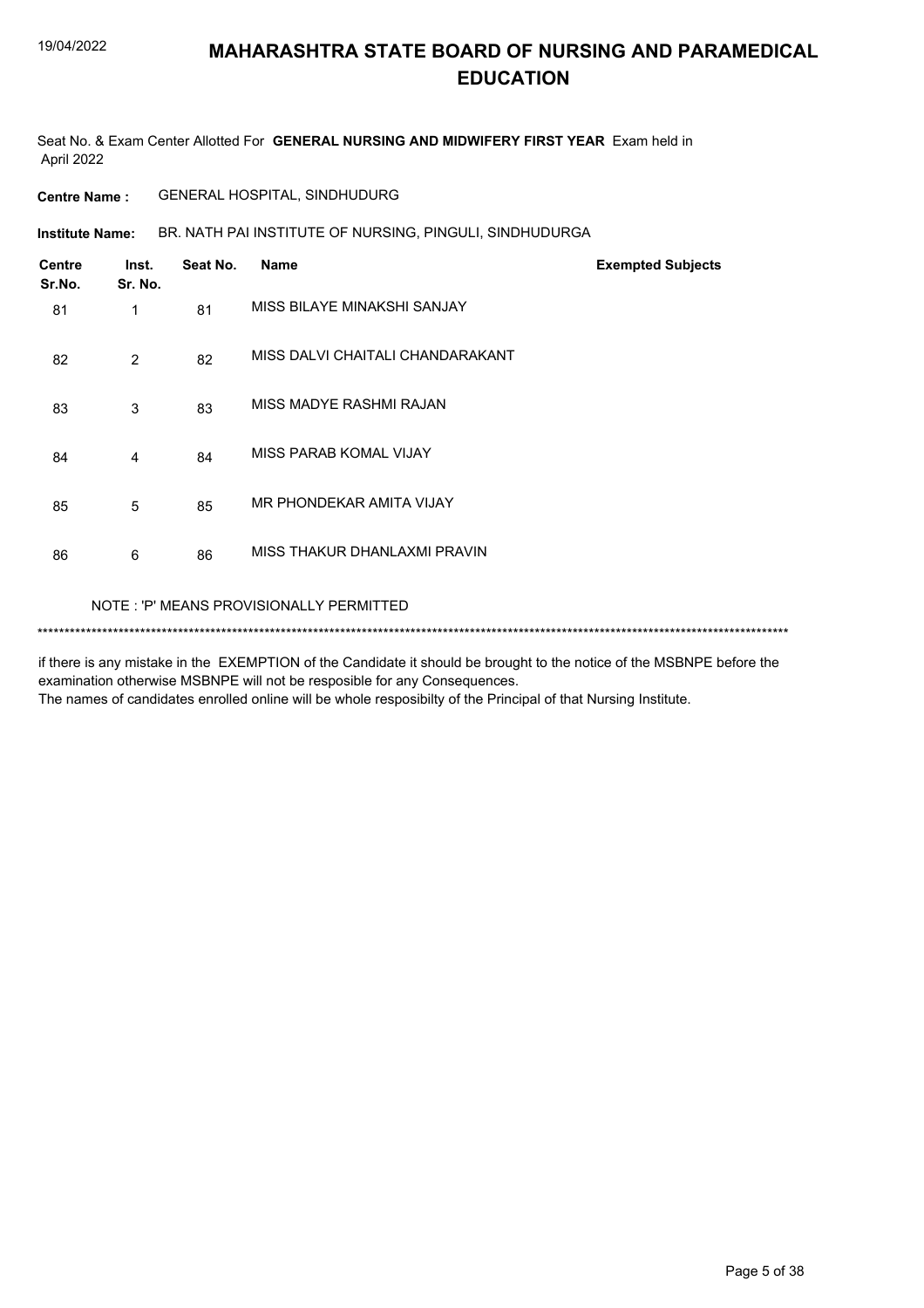Seat No. & Exam Center Allotted For **GENERAL NURSING AND MIDWIFERY FIRST YEAR** Exam held in April 2022

| <b>Centre Name :</b> | <b>GENERAL HOSPITAL, AHMEDNAGAR</b> |
|----------------------|-------------------------------------|
|----------------------|-------------------------------------|

| <b>Centre</b><br>Sr.No. | Inst.<br>Sr. No. | Seat No. | <b>Name</b>                       | <b>Exempted Subjects</b> |
|-------------------------|------------------|----------|-----------------------------------|--------------------------|
| 87                      | 1                | 87       | MISS ANGRE TANISHKA NAVNEET       |                          |
| 88                      | $\overline{2}$   | 88       | MISS BABAR SUSHMA SUNIL           |                          |
| 89                      | 3                | 89       | MISS BANSODE SARIKA LAHANU        |                          |
| 90                      | 4                | 90       | MISS BOTE NILAM RAM               |                          |
| 91                      | 5                | 91       | MISS CHAKRANARAYAN PRERANA PRAVIN |                          |
| 92                      | 6                | 92       | MISS GADEKAR KAJAL DIGAMBAR       |                          |
| 93                      | $\overline{7}$   | 93       | MISS GAIKWAD GITANJALI MACHHINDRA |                          |
| 94                      | 8                | 94       | MISS GAIKWAD PURNIMA MACHHINDRA   |                          |
| 95                      | 9                | 95       | MISS GHANGAON CHHAKULI VITTHAL    |                          |
| 96                      | 10               | 96       | MISS JADHAV PAYAL RAJU            |                          |
| 97                      | 11               | 97       | MISS JAGDALE SUVIDHA DEVIDAS      |                          |
| 98                      | 12               | 98       | MISS KAMDI AMISHA GANGARAM        |                          |
| 99                      | 13               | 99       | MISS MUKANE MADHURI TUKARAM       |                          |
| 100                     | 14               | 100      | MISS MUKANE SONALI BALU           |                          |
| 101                     | 15               | 101      | MISS MUNDHE ROSHNI BHAGVANTA      |                          |
| 102                     | 16               | 102      | MISS PAGARE NUTAN VIKAS           |                          |
| 103                     | 17               | 103      | MISS SALVE SARIKA ASHOK           |                          |
| 104                     | 18               | 104      | MISS SALVE NILIMA SUBHASH         |                          |
| 105                     | 19               | 105      | MISS SATPUTE SWATI KAILAS         |                          |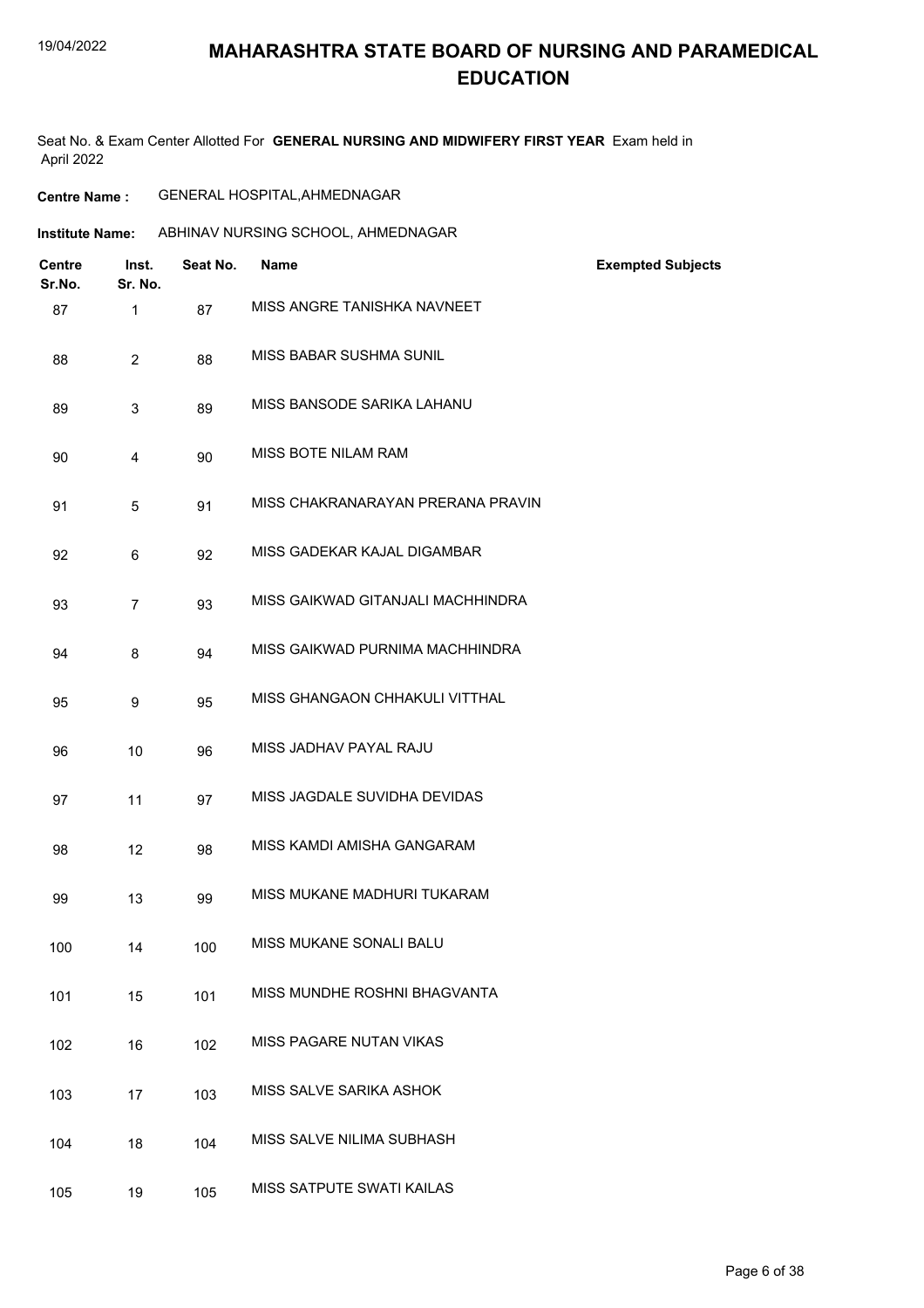Seat No. & Exam Center Allotted For GENERAL NURSING AND MIDWIFERY FIRST YEAR Exam held in April 2022

| 106 | 20 | 106 | MISS SHINDE ARCHANA SURESH |
|-----|----|-----|----------------------------|
| 107 | 21 | 107 | MISS SIRSAT SHILPA VISHWAS |
| 108 | 22 | 108 | MISS THOMBE SEEMA RAVINDRA |
| 109 | 23 | 109 | MISS THORAT SWATI BABAN    |
| 110 | 24 | 110 | MISS UMAP BABITA BALU      |
| 111 | 25 | 111 | MISS WAGHMARE SHWETA UTTAM |

NOTE: 'P' MEANS PROVISIONALLY PERMITTED

if there is any mistake in the EXEMPTION of the Candidate it should be brought to the notice of the MSBNPE before the examination otherwise MSBNPE will not be resposible for any Consequences.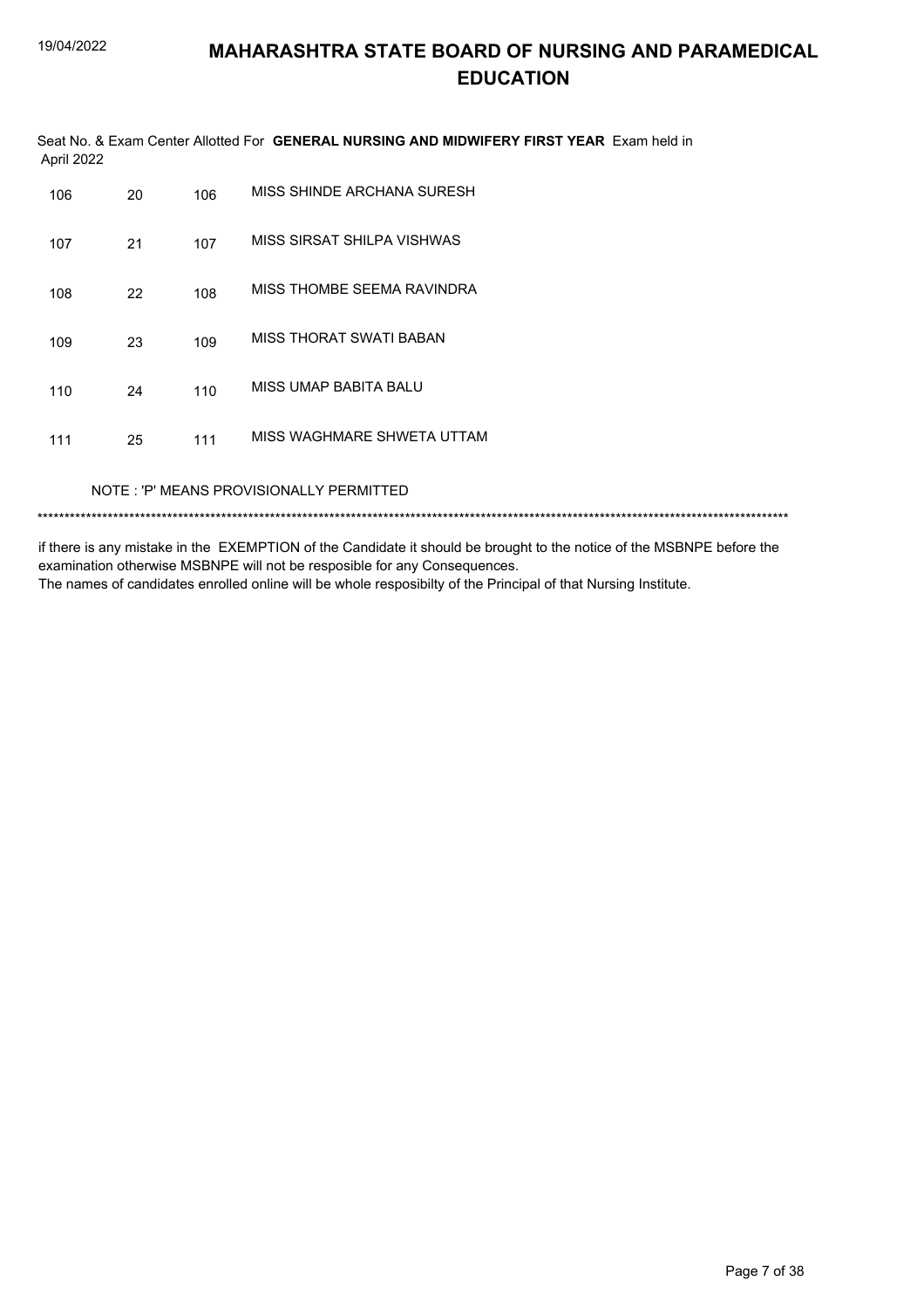Seat No. & Exam Center Allotted For **GENERAL NURSING AND MIDWIFERY FIRST YEAR** Exam held in April 2022

**Centre Name :** GENERAL HOSPITAL, Satara

| <b>Centre</b><br>Sr.No. | Inst.<br>Sr. No. | Seat No. | <b>Name</b>                                                   | <b>Exempted Subjects</b> |
|-------------------------|------------------|----------|---------------------------------------------------------------|--------------------------|
| 112                     | $\mathbf{1}$     | 112      | MISS AWADE SONALI BALASO                                      |                          |
| 113                     | $\overline{2}$   | 113      | MISS BAGAV GOURI ROHIDAS                                      |                          |
| 114                     | 3                | 114      | MISS BAPAT MAYURI VIKAS                                       |                          |
| 115                     | 4                | 115      | MISS BHANDARE PRITEE ISHWAR                                   |                          |
| 116                     | 5                | 116      | SMT KAMBALE PRANJALI ROHIT<br>(NEE BHOSALE PRANJALI MAHADEV)  |                          |
| 117                     | 6                | 117      | MISS BHOSALE PRATIKSHA RAMESH                                 |                          |
| 118                     | $\overline{7}$   | 118      | MISS DHEKALE MONIKA SHANKAR                                   |                          |
| 119                     | 8                | 119      | MISS DHENDE PRAJAKTA DATTATRAYA                               |                          |
| 120                     | 9                | 120      | MISS GOVEKAR KOMAL DAYANAND                                   |                          |
| 121                     | 10               | 121      | MISS HOLKAR POOJA ANANDA                                      |                          |
| 122                     | 11               | 122      | MISS INGALE MAYURI DNYANDEV                                   |                          |
| 123                     | 12               | 123      | MISS JADHAV NIKITA MAHADEV                                    |                          |
| 124                     | 13               | 124      | <b>SMT MOHITE SUNITA VINOD</b><br>(NEE JAGTAP SUNITA BHIMRAO) |                          |
| 125                     | 14               | 125      | MISS KAMBALE SNEHAL SANJAY                                    |                          |
| 126                     | 15               | 126      | SMT KHARAT MINAKSHI AVINASH<br>(NEE KAMBLE MINAKSHI BABAN)    |                          |
| 127                     | 16               | 127      | MISS KAPARE CHAITRALI MOHAN                                   |                          |
| 128                     | 17               | 128      | MR KHARAT BHUSHAN SHARAD                                      |                          |
| 129                     | 18               | 129      | MR KHILARE SHEKHAR MAHADEV                                    |                          |
| 130                     | 19               | 130      | MR KIRAT AMOL SHRAVAN                                         |                          |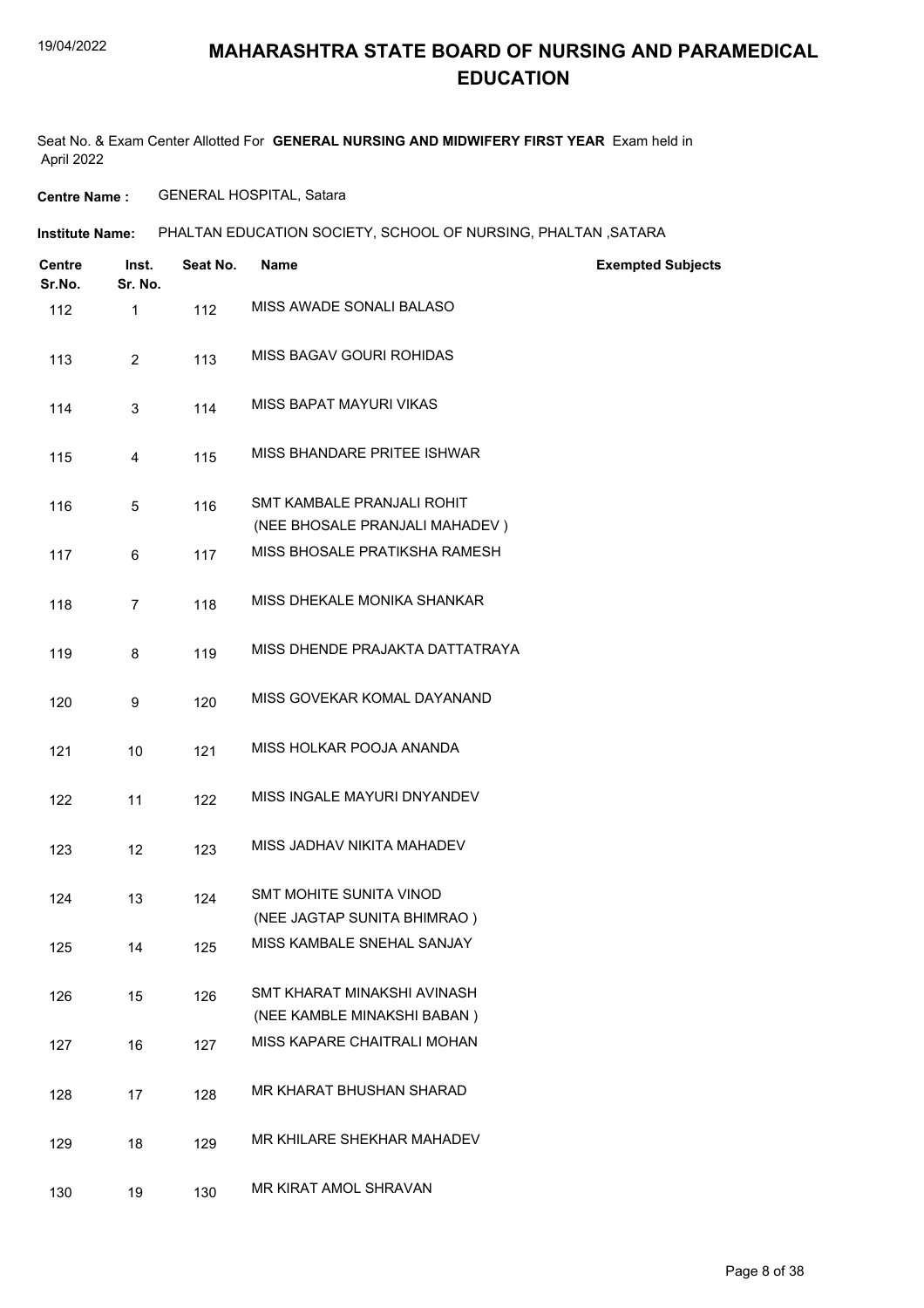| April 2022 |    |     | Seat No. & Exam Center Allotted For GENERAL NURSING AND MIDWIFERY FIRST YEAR Exam held in |
|------------|----|-----|-------------------------------------------------------------------------------------------|
| 131        | 20 | 131 | SMT SURYAVANSHI ANUPRIYA UMESH                                                            |
|            |    |     | (NEE KORDE ANUPRIYA RAMESH)                                                               |
| 132        | 21 | 132 | MISS LONDHE SHITAL VIJAY                                                                  |
| 133        | 22 | 133 | MISS LONKAR BHARATI SHARAD                                                                |
| 134        | 23 | 134 | MR MORE AMIT CHAGAN                                                                       |
| 135        | 24 | 135 | SMT DANGE BHAGYSHRI MAHESH                                                                |
|            |    |     | (NEE NIKAM BHAGYSHRI VISHNU)                                                              |
| 136        | 25 | 136 | SMT PISAL RAJASHRI KUNAL                                                                  |
|            |    |     | (NEE PATIL RAJSHREE MANOHAR)                                                              |
| 137        | 26 | 137 | MR PATIL VAIBHAV MANOHAR                                                                  |
| 138        | 27 | 138 | MISS PAYAL SHWETA BHIMRAO                                                                 |
| 139        | 28 | 139 | MISS POMANE KAJAL DATTATRAYA                                                              |
| 140        | 29 | 140 | MISS RAKSHE SNEHAL KACHARDAS                                                              |
| 141        | 30 | 141 | MISS SALVE ANJALI RAJU                                                                    |
| 142        | 31 | 142 | MR SHAIKH AMIR CHAND                                                                      |
| 143        | 32 | 143 | MISS SHAIKH MUSKAN NAUSHAD                                                                |
| 144        | 33 | 144 | SMT BHOSALE SUPRIYA AMOL<br>(NEE SHELKE SUPRIYA VITTHAL)                                  |
| 145        | 34 | 145 | MISS SORATE ARCHANA JIVANDAS                                                              |
| 146        | 35 | 146 | SMT BARKADE ASHIWINI JIJABA<br>(NEE TARADE ASHWINI SHAMRAO)                               |
|            |    |     | NOTE: 'P' MEANS PROVISIONALLY PERMITTED                                                   |
|            |    |     |                                                                                           |
|            |    |     |                                                                                           |

if there is any mistake in the EXEMPTION of the Candidate it should be brought to the notice of the MSBNPE before the examination otherwise MSBNPE will not be resposible for any Consequences.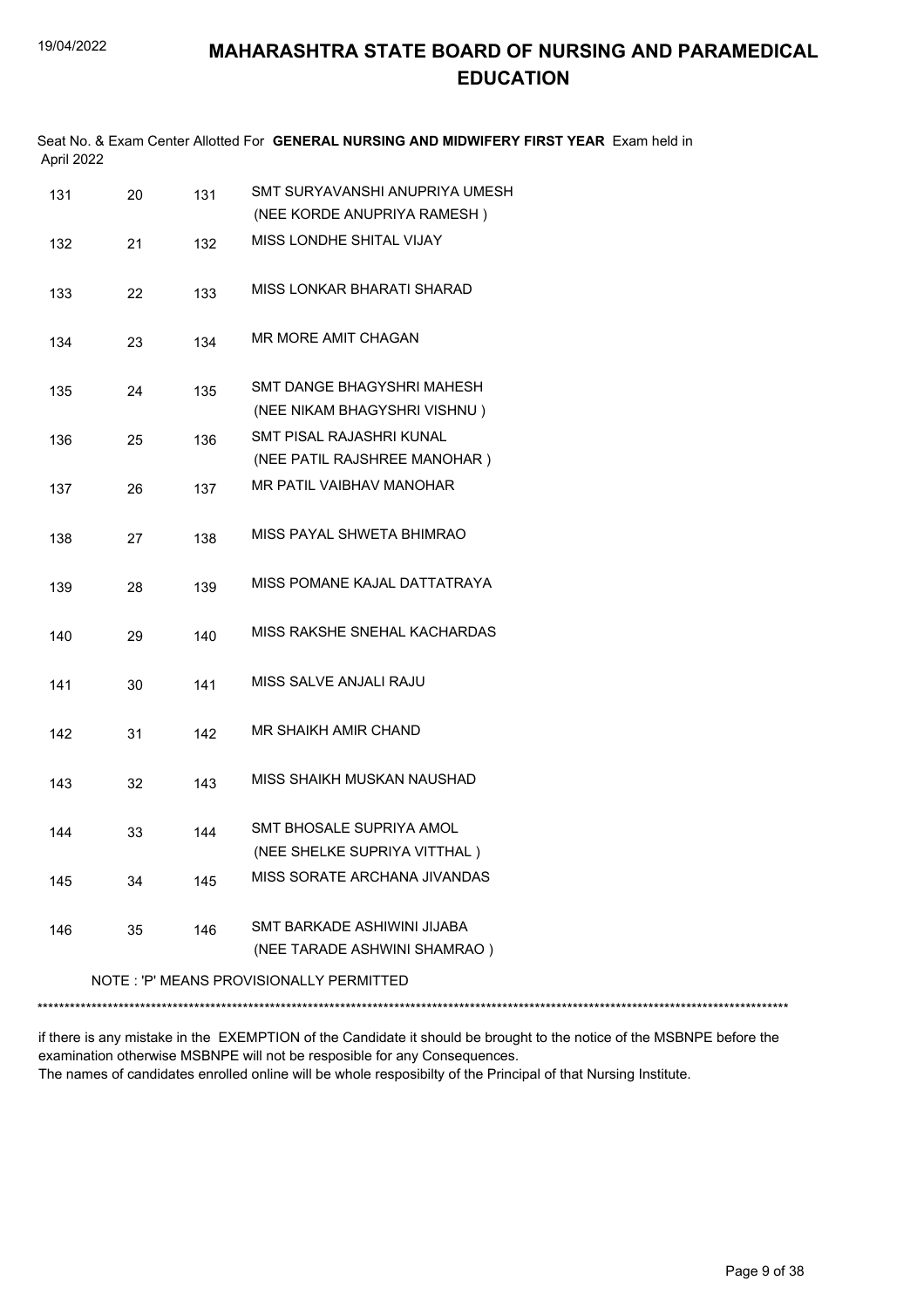Seat No. & Exam Center Allotted For **GENERAL NURSING AND MIDWIFERY FIRST YEAR** Exam held in April 2022

**Centre Name :** GENERAL HOSPITAL, Satara

| <b>Institute Name:</b>  |                         | RAJMATA NURSING SCHOOL, SATARA |                                                                  |                          |
|-------------------------|-------------------------|--------------------------------|------------------------------------------------------------------|--------------------------|
| <b>Centre</b><br>Sr.No. | Inst.<br>Sr. No.        | Seat No.                       | <b>Name</b>                                                      | <b>Exempted Subjects</b> |
| 147                     | $\mathbf{1}$            | 147                            | SMT CHAVAN KAJAL SUDHIR                                          |                          |
|                         |                         |                                | (NEE AWALE KAJAL TUKARAM)                                        |                          |
| 148                     | $\overline{2}$          | 148                            | MISS AWALE POOJA SAMBHAJI                                        |                          |
| 149                     | 3                       | 149                            | MISS BHOSALE KAJAL PRAVIN                                        |                          |
| 150                     | $\overline{\mathbf{4}}$ | 150                            | MISS BHOSALE RUTUJA LAXMAN                                       |                          |
| 151                     | 5                       | 151                            | SMT BHIGARDEVE ASHWINI PRAKASH<br>(NEE BIRANJE ASHWINI MADHUKAR) |                          |
| 152                     | 6                       | 152                            | MR CHAVAN KIRAN BALASO                                           |                          |
| 153                     | $\overline{7}$          | 153                            | MISS CHAVAN PRIYANKA DASHRATH                                    |                          |
| 154                     | 8                       | 154                            | MISS DEORE YOJANA NANAJI                                         |                          |
| 155                     | 9                       | 155                            | MR DHAWAD NATHA JAGANNATH                                        |                          |
| 156                     | 10                      | 156                            | MISS DOKE VIDYA DILIP                                            |                          |
| 157                     | 11                      | 157                            | MISS GHATGE RUPALI JHON                                          |                          |
| 158                     | 12                      | 158                            | MISS GORE SAKSHI CHAKRAPAN                                       |                          |
| 159                     | 13                      | 159                            | MISS ICHAKE PUNAM KANTARAM                                       |                          |
| 160                     | 14                      | 160                            | MISS JAVARAT SANJIVANI CHANDRAKANT                               |                          |
| 161                     | 15                      | 161                            | MISS KADAM KAJAL VITTHAL                                         |                          |
| 162                     | 16                      | 162                            | MISS KADAM AISHWARYA SHRIKANT                                    |                          |
| 163                     | 17                      | 163                            | MISS KADAM DEEPMALA DEEPAK                                       |                          |
| 164                     | 18                      | 164                            | MISS KADAM RUTUJA YASHWANT                                       |                          |
| 165                     | 19                      | 165                            | MISS KAKADE JAYA BALASO                                          |                          |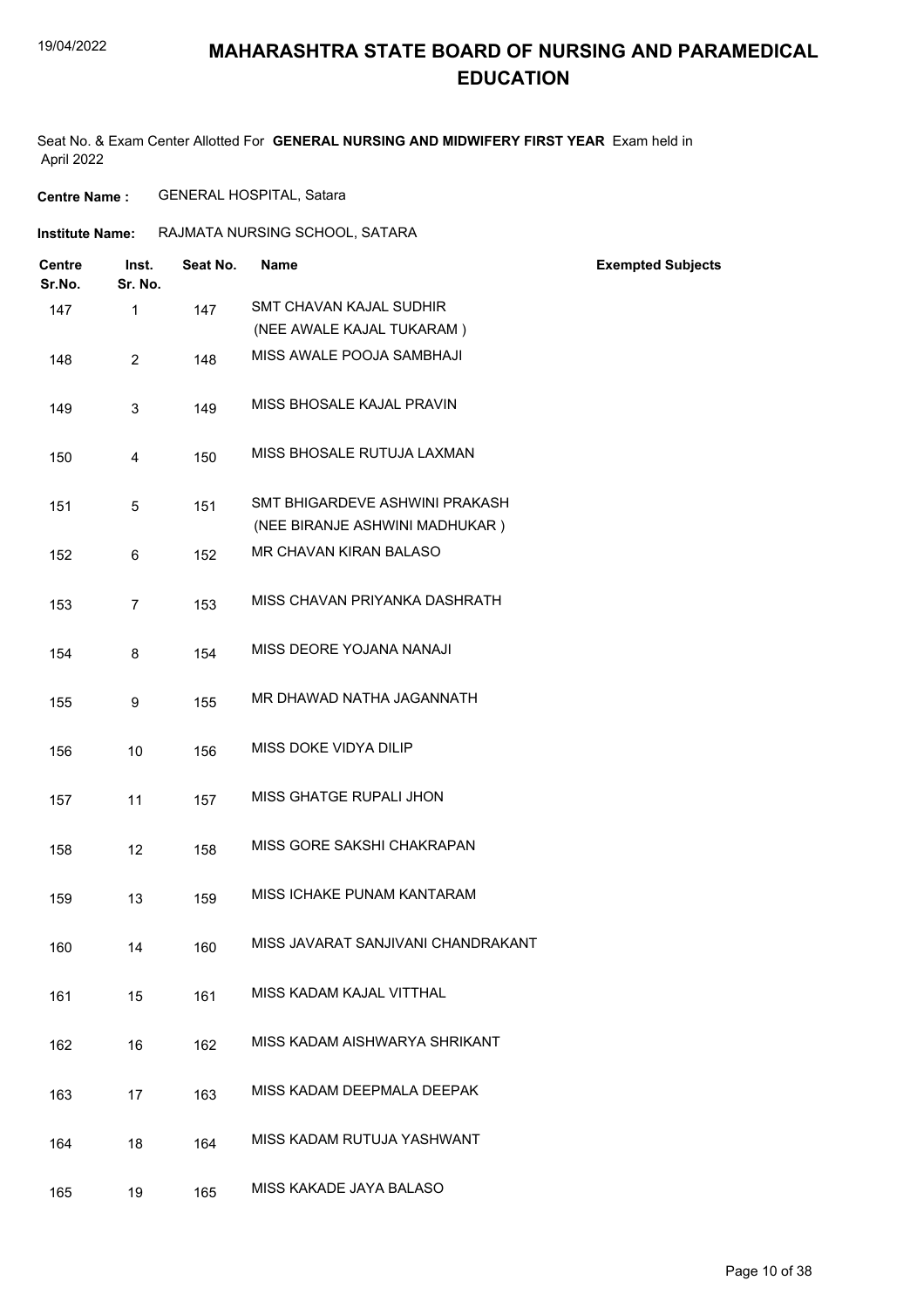| April 2022 |    |     | Seat No. & Exam Center Allotted For GENERAL NURSING AND MIDWIFERY FIRST YEAR Exam held in |
|------------|----|-----|-------------------------------------------------------------------------------------------|
| 166        | 20 | 166 | SMT MISAL PRATIBHA SANJAY                                                                 |
|            |    |     | (NEE KALE PRATIBHA ANANDRAO)                                                              |
| 167        | 21 | 167 | MISS KAMBALE POONAM CHANDRAKANT                                                           |
| 168        | 22 | 168 | MISS KAMBALE AKANKSHA ASHISH                                                              |
| 169        | 23 | 169 | MISS KAMBALE SURAKSHA HARIDAS                                                             |
| 170        | 24 | 170 | MISS KAMBLE RUPALI NIVRUTTI                                                               |
| 171        | 25 | 171 | MISS KAMBLE ROHINI JAGANNATH                                                              |
| 172        | 26 | 172 | MISS KAMBLE SHITAL ASHOK                                                                  |
| 173        | 27 | 173 | MR KANASE AMIT NARAYAN                                                                    |
| 174        | 28 | 174 | MISS KHARAT SONALI SIDDHARTH                                                              |
| 175        | 29 | 175 | MISS KHILARE BHAGYASHRI LIJAM                                                             |
| 176        | 30 | 176 | MISS KUMBHAR SHITAL DADASO                                                                |
| 177        | 31 | 177 | MISS MANE MOHINI DINKAR                                                                   |
| 178        | 32 | 178 | MISS MANE SHITAL SURESH                                                                   |
| 179        | 33 | 179 | MISS MANE VARSHA KUSHWANT                                                                 |
| 180        | 34 | 180 | SMT DEVKAR PALLAVI VAIBHAV<br>(NEE MORE PALLAVI SADASHIV)                                 |
| 181        | 35 | 181 | MISS NAIKNAVRE SHIVANI KAILAS                                                             |
| 182        | 36 | 182 | MISS NYAYANITE NIKITA BHIMRAO                                                             |
| 183        | 37 | 183 | MISS PALAKAR NAMRATA YUVARAJ                                                              |
| 184        | 38 | 184 | MISS PATIL KOMAL SURESH                                                                   |
| 185        | 39 | 185 | SMT BANSODE DEEPAWALI GANESH<br>(NEE PAWAR DEEPAWALI ANIL)                                |
| 186        | 40 | 186 | MISS POTPHODE PRIYANKA JOTIRAM                                                            |
| 187        | 41 | 187 | MISS RAHATE KAJAL BANDA                                                                   |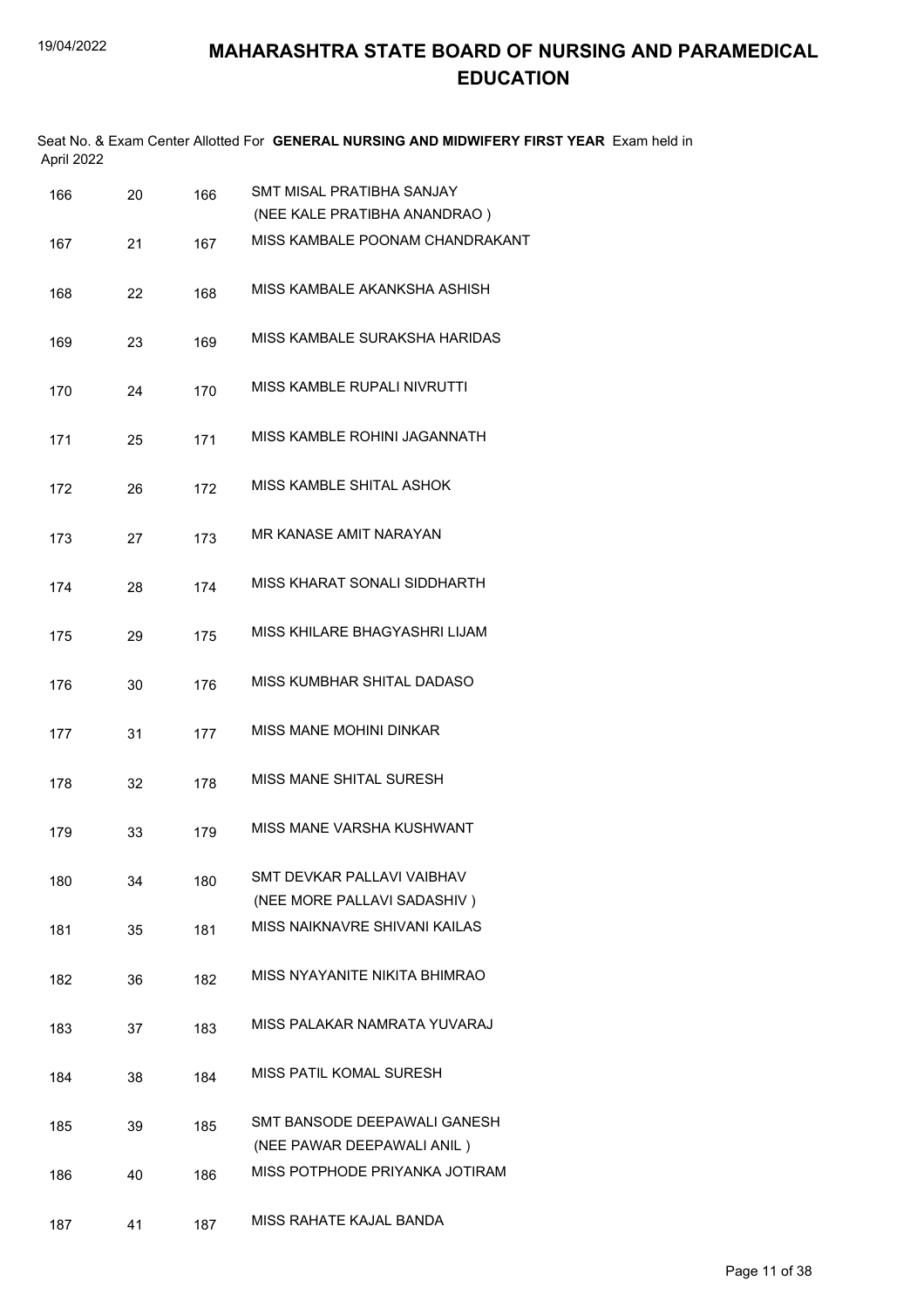| April 2022 |    |     | Seat No. & Exam Center Allotted For GENERAL NURSING AND MIDWIFERY FIRST YEAR Exam held in |
|------------|----|-----|-------------------------------------------------------------------------------------------|
| 188        | 42 | 188 | SMT BHOSALE SONUBAI ANIL                                                                  |
|            |    |     | (NEE RAJEMAHADIK SONUBAI BUVASAHEB)                                                       |
| 189        | 43 | 189 | SMT WAGHMARE MADHURI PREMKUMAR                                                            |
|            |    |     | (NEE RANKHAMBE MADHURI DHANRAJ)                                                           |
| 190        | 44 | 190 | SMT THAKUR RANI MAHENDRA                                                                  |
|            |    |     | (NEE RAUT RANI BALASAHEB)                                                                 |
| 191        | 45 | 191 | SMT LADE SHILA ADHIK                                                                      |
|            |    |     | (NEE SHINDE SHILA BHIMRAO)                                                                |
| 192        | 46 | 192 | MISS SONAWANE RUTUJA RAJENDRA                                                             |
| 193        | 47 | 193 | MISS SURYAWANSHI KAJAL BAJARANG                                                           |
| 194        | 48 | 194 | MR SUTAR PRITAM RAVINDRA                                                                  |
| 195        | 49 | 195 | MR TAMBE ANKUSH LAXMAN                                                                    |
| 196        | 50 | 196 | SMT BHAT SHIVANI ADINATH                                                                  |
|            |    |     | (NEE THAKAR SHIVANI AABASO)                                                               |
| 197        | 51 | 197 | MR THORAT ANIKET ASHOK                                                                    |
| 198        | 52 | 198 | SMT BALLAL POOJA NILESH                                                                   |
|            |    |     | (NEE TONAPE POOJA VINOD)                                                                  |
| 199        | 53 | 199 | MISS VALVI SHILA RAMU                                                                     |
| 200        | 54 | 200 | MISS WAGHMARE BHAVIKA NITIN                                                               |
|            |    |     | MISS YADAV SNEHA SANJAY                                                                   |
| 201        | 55 | 201 |                                                                                           |
| 202        | 56 | 202 | MISS YADAV ARCHANA SHAMRAV                                                                |
|            |    |     | NOTE : 'P' MEANS PROVISIONALLY PERMITTED                                                  |

if there is any mistake in the EXEMPTION of the Candidate it should be brought to the notice of the MSBNPE before the examination otherwise MSBNPE will not be resposible for any Consequences.

\*\*\*\*\*\*\*\*\*\*\*\*\*\*\*\*\*\*\*\*\*\*\*\*\*\*\*\*\*\*\*\*\*\*\*\*\*\*\*\*\*\*\*\*\*\*\*\*\*\*\*\*\*\*\*\*\*\*\*\*\*\*\*\*\*\*\*\*\*\*\*\*\*\*\*\*\*\*\*\*\*\*\*\*\*\*\*\*\*\*\*\*\*\*\*\*\*\*\*\*\*\*\*\*\*\*\*\*\*\*\*\*\*\*\*\*\*\*\*\*\*\*\*\*\*\*\*\*\*\*\*\*\*\*\*\*\*\*\*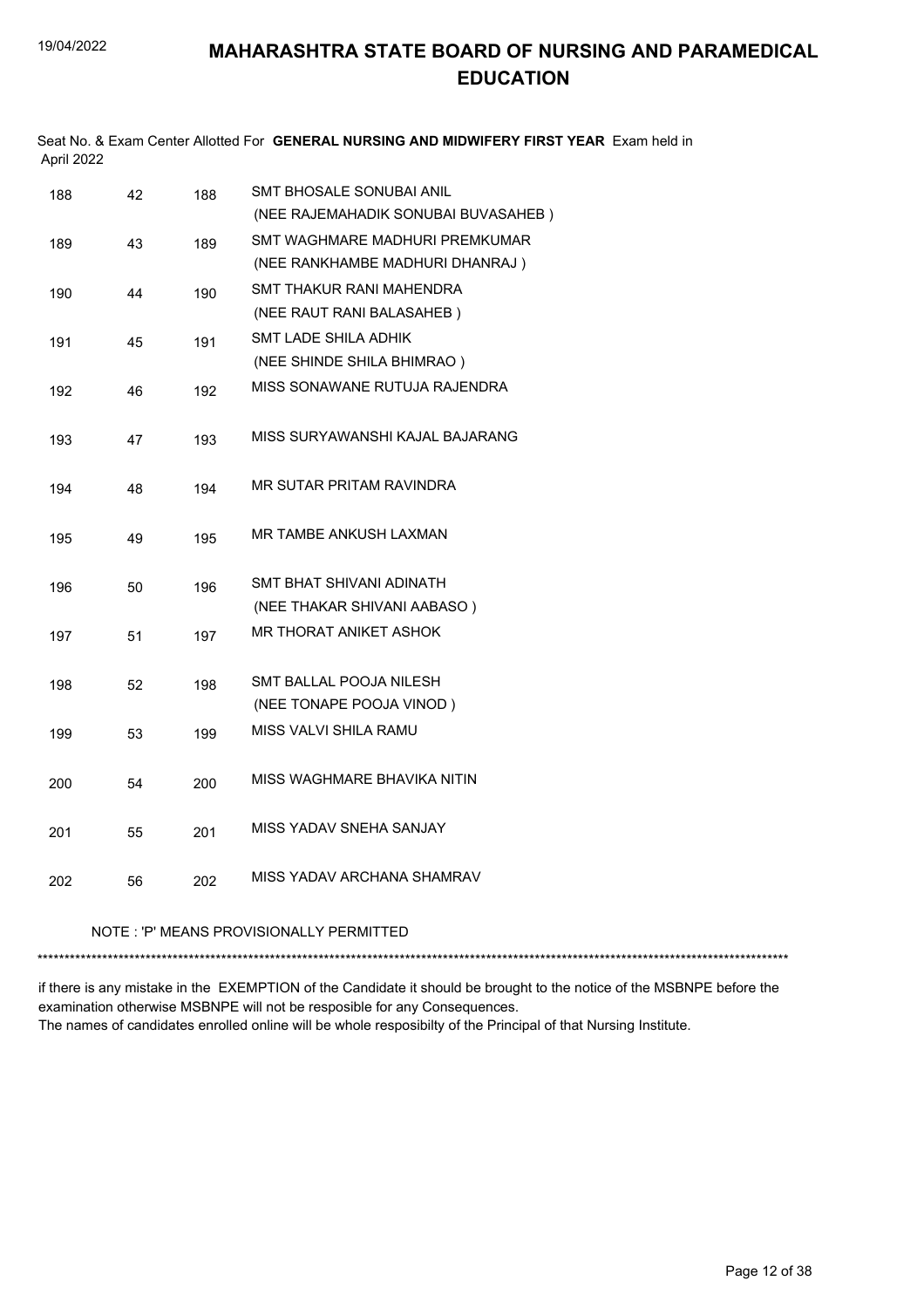Seat No. & Exam Center Allotted For **GENERAL NURSING AND MIDWIFERY FIRST YEAR** Exam held in April 2022

**Centre Name :** GENERAL HOSPITAL, Sangli

| Institute Name: | KASEGAON EDUCATION SOCIETY, SCHOOL OF NURSING, ISLAMPUR, SANGLI |
|-----------------|-----------------------------------------------------------------|
|                 |                                                                 |

| <b>Centre</b><br>Sr.No. | Inst.<br>Sr. No. | Seat No. | <b>Name</b>                                           | <b>Exempted Subjects</b> |
|-------------------------|------------------|----------|-------------------------------------------------------|--------------------------|
| 203                     | 1                | 203      | MISS CHANDANSHIVE NIKITA ASHOK                        |                          |
| 204                     | $\overline{2}$   | 204      | SMT WAGHMARE KOMAL ANIKET<br>(NEE DABADE KOMAL MOHAN) |                          |
| 205                     | 3                | 205      | MISS DHUMALE KAJAL SANJAY                             |                          |
| 206                     | $\overline{4}$   | 206      | MR DONGARE ANIKET HANMANT                             |                          |
| 207                     | 5                | 207      | SMT PATIL PRERANA AMOL<br>(NEE DUBAL PRERANA KISAN)   |                          |
| 208                     | 6                | 208      | MISS ETAM RESHMA BHARAT                               |                          |
| 209                     | $\overline{7}$   | 209      | MISS GAIKWAD SHRUTI ANIL                              |                          |
| 210                     | 8                | 210      | MISS GAIKWAD JYOTI KANTU                              |                          |
| 211                     | 9                | 211      | MISS GHASTE NILAM BALASO                              |                          |
| 212                     | 10               | 212      | MISS GHATAGE SONALI SANJAY                            |                          |
| 213                     | 11               | 213      | MISS GURAV AKANKSHA BHARAT                            |                          |
| 214                     | 12               | 214      | MISS JAKATE MADHURI GOUDAPPA                          |                          |
| 215                     | 13               | 215      | MR JAMADAR HASAN SHAHIR                               |                          |
| 216                     | 14               | 216      | MISS KADAM TVISHA SANJAY                              |                          |
| 217                     | 15               | 217      | MISS KAMANE JYOTI BHIMRAO                             |                          |
| 218                     | 16               | 218      | MISS KAMBALE PRITI MANIK                              |                          |
| 219                     | 17               | 219      | MISS KAMBALE PALLAVI TANAJI                           |                          |
| 220                     | 18               | 220      | MISS KAMBLE SHRADHA VIJAY                             |                          |
| 221                     | 19               | 221      | MISS KAMBLE DIVYA DATTATRAY                           |                          |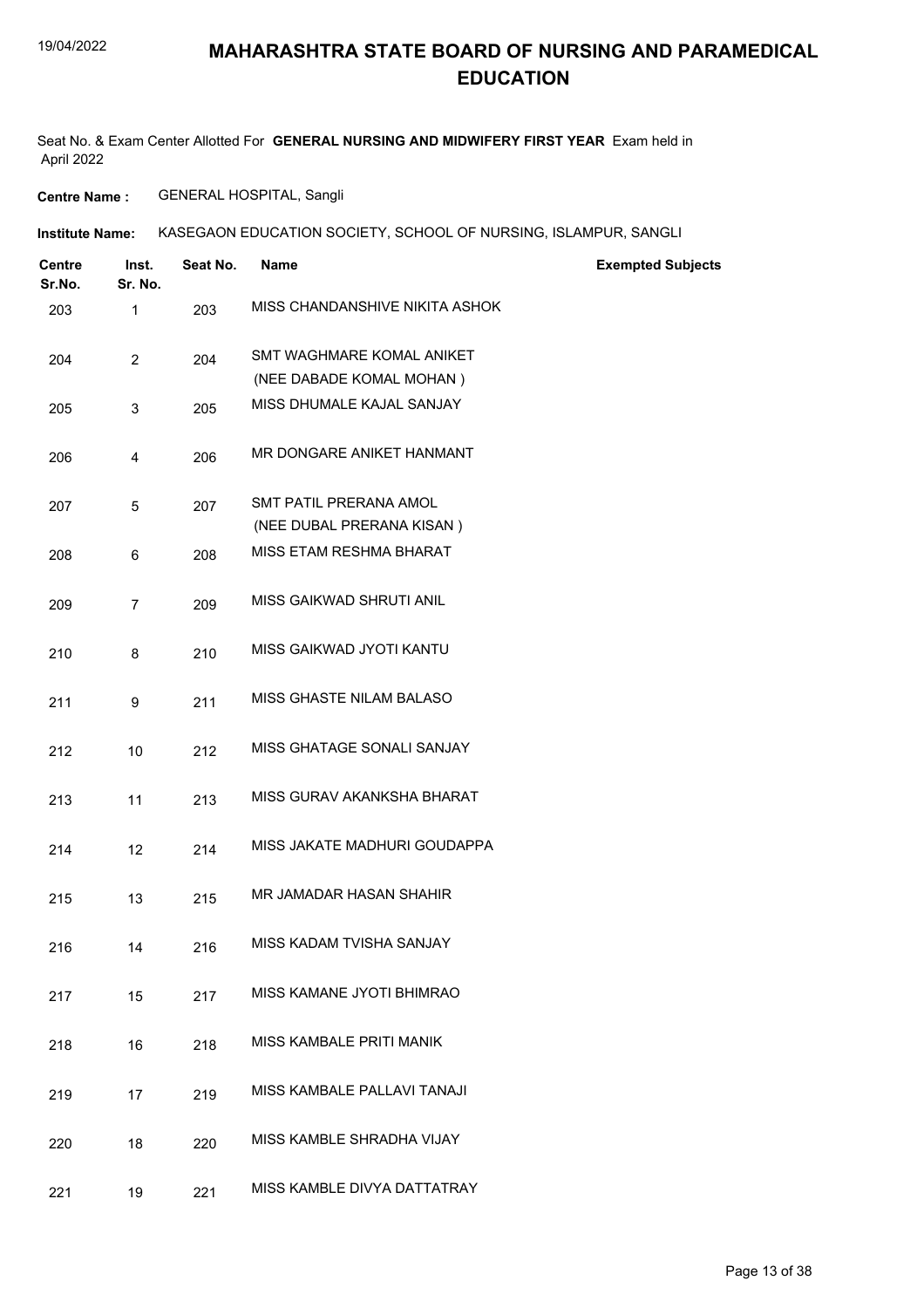| April 2022 |    |     | Seat No. & Exam Center Allotted For GENERAL NURSING AND MIDWIFERY FIRST YEAR Exam held in |
|------------|----|-----|-------------------------------------------------------------------------------------------|
| 222        | 20 | 222 | MISS KOMAL SANJAY SOLWANDE                                                                |
| 223        | 21 | 223 | MISS KORADE POURNIMA SATISH                                                               |
| 224        | 22 | 224 | MISS KSHIRSAGAR SWATI SATISH                                                              |
| 225        | 23 | 225 | MISS KURANE PRANOTI MOHAN                                                                 |
| 226        | 24 | 226 | MISS LOKHANDE SWAPNALI GANESH                                                             |
| 227        | 25 | 227 | MISS LONDHE KIRAN DADASO                                                                  |
| 228        | 26 | 228 | MISS LONDHE ANKITA SANJAY                                                                 |
| 229        | 27 | 229 | MR MALEKAR RAJENDRA VIVEKANAND                                                            |
| 230        | 28 | 230 | MISS MANE DIVYA MANOHAR                                                                   |
| 231        | 29 | 231 | MR MORE DHANANJAY NAVNATH                                                                 |
| 232        | 30 | 232 | MISS MORE SUKANYA NAVNATH                                                                 |
| 233        | 31 | 233 | SMT JAMADAR SURJANBI RAJU<br>(NEE MUJAWAR SURJANBI MIRASO)                                |
| 234        | 32 | 234 | <b>SMT PATIL MADHURI SANDIP</b><br>(NEE NIKAM MADHURI SURESH)                             |
| 235        | 33 | 235 | MISS SATHE PRIYA SATISH                                                                   |
| 236        | 34 | 236 | MISS THORAT PRANALI SHAHAJI                                                               |
| 237        | 35 | 237 | MISS WAGHAMARE SAKSHI SATISH                                                              |
| 238        | 36 | 238 | MISS WAKODE AKSHADA PRALHAD                                                               |
|            |    |     |                                                                                           |

NOTE : 'P' MEANS PROVISIONALLY PERMITTED

\*\*\*\*\*\*\*\*\*\*\*\*\*\*\*\*\*\*\*\*\*\*\*\*\*\*\*\*\*\*\*\*\*\*\*\*\*\*\*\*\*\*\*\*\*\*\*\*\*\*\*\*\*\*\*\*\*\*\*\*\*\*\*\*\*\*\*\*\*\*\*\*\*\*\*\*\*\*\*\*\*\*\*\*\*\*\*\*\*\*\*\*\*\*\*\*\*\*\*\*\*\*\*\*\*\*\*\*\*\*\*\*\*\*\*\*\*\*\*\*\*\*\*\*\*\*\*\*\*\*\*\*\*\*\*\*\*\*\*

if there is any mistake in the EXEMPTION of the Candidate it should be brought to the notice of the MSBNPE before the examination otherwise MSBNPE will not be resposible for any Consequences.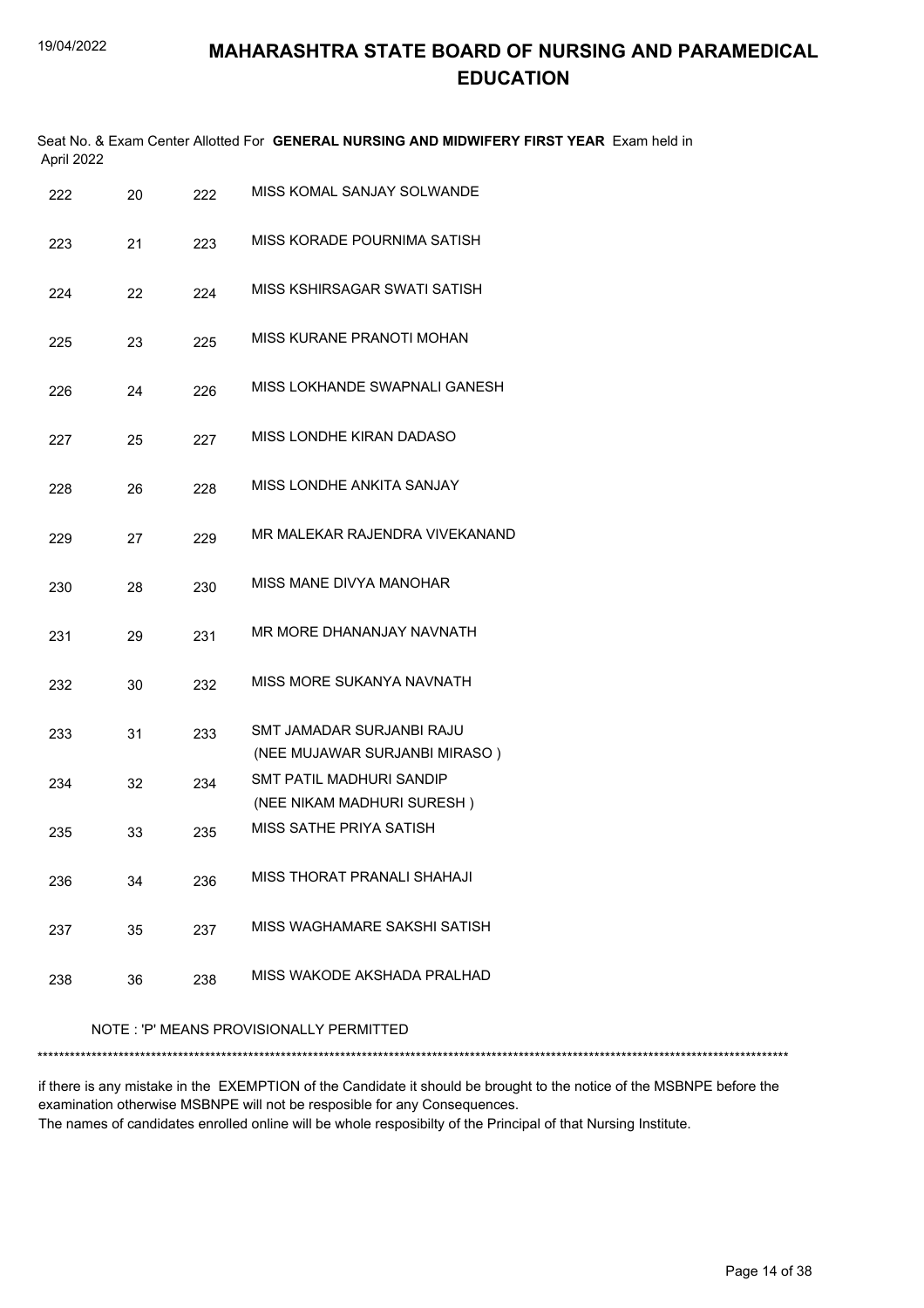Seat No. & Exam Center Allotted For **GENERAL NURSING AND MIDWIFERY FIRST YEAR** Exam held in April 2022

**Centre Name :** GENERAL HOSPITAL ,YAVATMAL

SUMITRABAI THAKARE TRAINING COLLEGE OF NURSING, YAVATMAL **Institute Name:**

| <b>Centre</b><br>Sr.No. | Inst.<br>Sr. No. | Seat No. | <b>Name</b>                             | <b>Exempted Subjects</b> |
|-------------------------|------------------|----------|-----------------------------------------|--------------------------|
| 239                     | $\mathbf{1}$     | 239      | MISS ATRAM YOGITA MADHUKAR              |                          |
| 240                     | $\overline{2}$   | 240      | MISS BHALERAO SHRUSHTI VIJAY            |                          |
| 241                     | 3                | 241      | MISS BHENDARKAR KAJAL ASHOK             |                          |
| 242                     | 4                | 242      | MISS JADHAO MOHINI SITARAM              |                          |
| 243                     | 5                | 243      | MISS JARI RUTUJA SHANKARRAO             |                          |
| 244                     | 6                | 244      | MISS KAMBLE RASIKA RAHUL                |                          |
| 245                     | $\overline{7}$   | 245      | MR KEWAT ADITYA RAMKAWAL                |                          |
| 246                     | 8                | 246      | MISS KOMBE RUTUJA SUNITRAO              |                          |
| 247                     | 9                | 247      | MISS PENDAM KAVITA BABAN                |                          |
| 248                     | 10               | 248      | MR RANBAVLE KARAN NANA                  |                          |
| 249                     | 11               | 249      | MISS UPASE ACHAL KISHORRAO              |                          |
|                         |                  |          | NOTE: 'P' MEANS PROVISIONALLY PERMITTED |                          |
|                         |                  |          |                                         |                          |

if there is any mistake in the EXEMPTION of the Candidate it should be brought to the notice of the MSBNPE before the examination otherwise MSBNPE will not be resposible for any Consequences.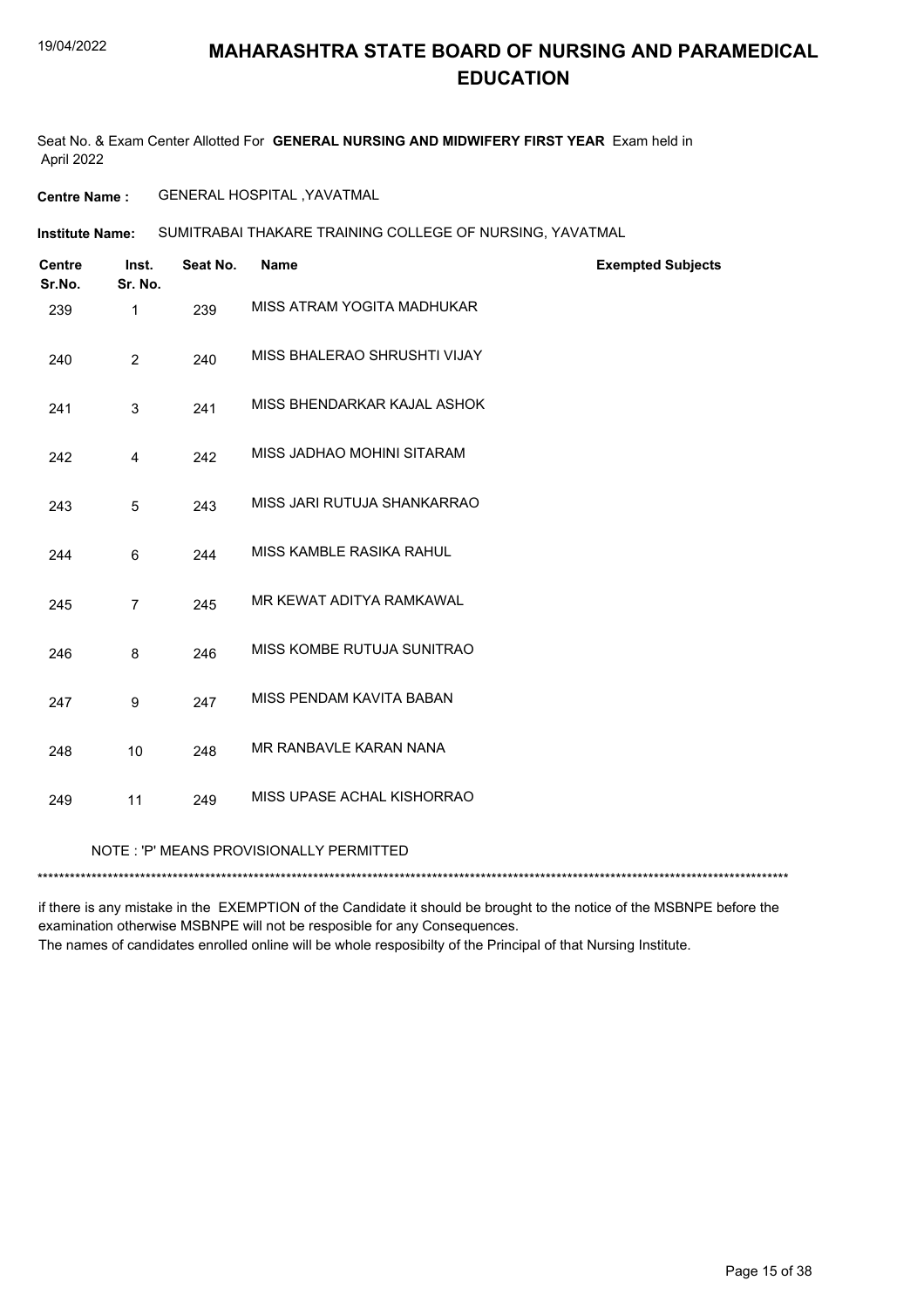#### 19/04/2022

#### **MAHARASHTRA STATE BOARD OF NURSING AND PARAMEDICAL EDUCATION**

Seat No. & Exam Center Allotted For **GENERAL NURSING AND MIDWIFERY FIRST YEAR** Exam held in April 2022

#### **Centre Name :** GENERAL HOSPITAL, BULDANA

**Institute Name:** Late.Vijay Makhamale Institute of RGNM School, Buldhana

| <b>Centre</b><br>Sr.No. | Inst.<br>Sr. No. | Seat No. | <b>Name</b>                        | <b>Exempted Subjects</b> |
|-------------------------|------------------|----------|------------------------------------|--------------------------|
| 250                     | 1                | 250      | MISS BUKTARE CHANDANI BHAGWAN      |                          |
| 251                     | $\overline{2}$   | 251      | MISS DHAKRE SHUBHANGINI SHANKARRAO |                          |
| 252                     | 3                | 252      | MISS GAWAI SAMIKSHYA BABURAO       |                          |
| 253                     | 4                | 253      | MISS GHYARE POOJA DEVILAL          |                          |
| 254                     | 5                | 254      | MISS HOLKAR JAYASHRI BALAJI        |                          |
| 255                     | 6                | 255      | MR IGHARE ANANT NARAYAN            |                          |
| 256                     | $\overline{7}$   | 256      | MISS INGALE KIRAN PRAKASH          |                          |
| 257                     | $\bf 8$          | 257      | MISS INGOLE DIKSHA MURLIDHAR       |                          |
| 258                     | 9                | 258      | MISS JIWANE PRANALI VIDDHARTH      |                          |
| 259                     | 10               | 259      | MISS KADAM RANJANA SAINATH         |                          |
| 260                     | 11               | 260      | MR KHANDARE AJAY RAJU              |                          |
| 261                     | 12               | 261      | MISS KOLHAL PRIYANKA ANKUSH        |                          |
| 262                     | 13               | 262      | MISS NETANE SWAPNA RAMESHWAR       |                          |
| 263                     | 14               | 263      | MISS NIMSARKAR SANIYA PADMAKAR     |                          |
| 264                     | 15               | 264      | MR PATHADE SUMIT BHASKAR           |                          |
| 265                     | 16               | 265      | MISS RAYBOLE SHARDA SONAJI         |                          |
| 266                     | 17               | 266      | MISS SADANSHIV MONIKA VINAYAK      |                          |
| 267                     | 18               | 267      | MISS SALVE PALLAVI TANHAJI         |                          |
| 268                     | 19               | 268      | MISS WAGHMARE MOHEENEE MURLIDHAR   |                          |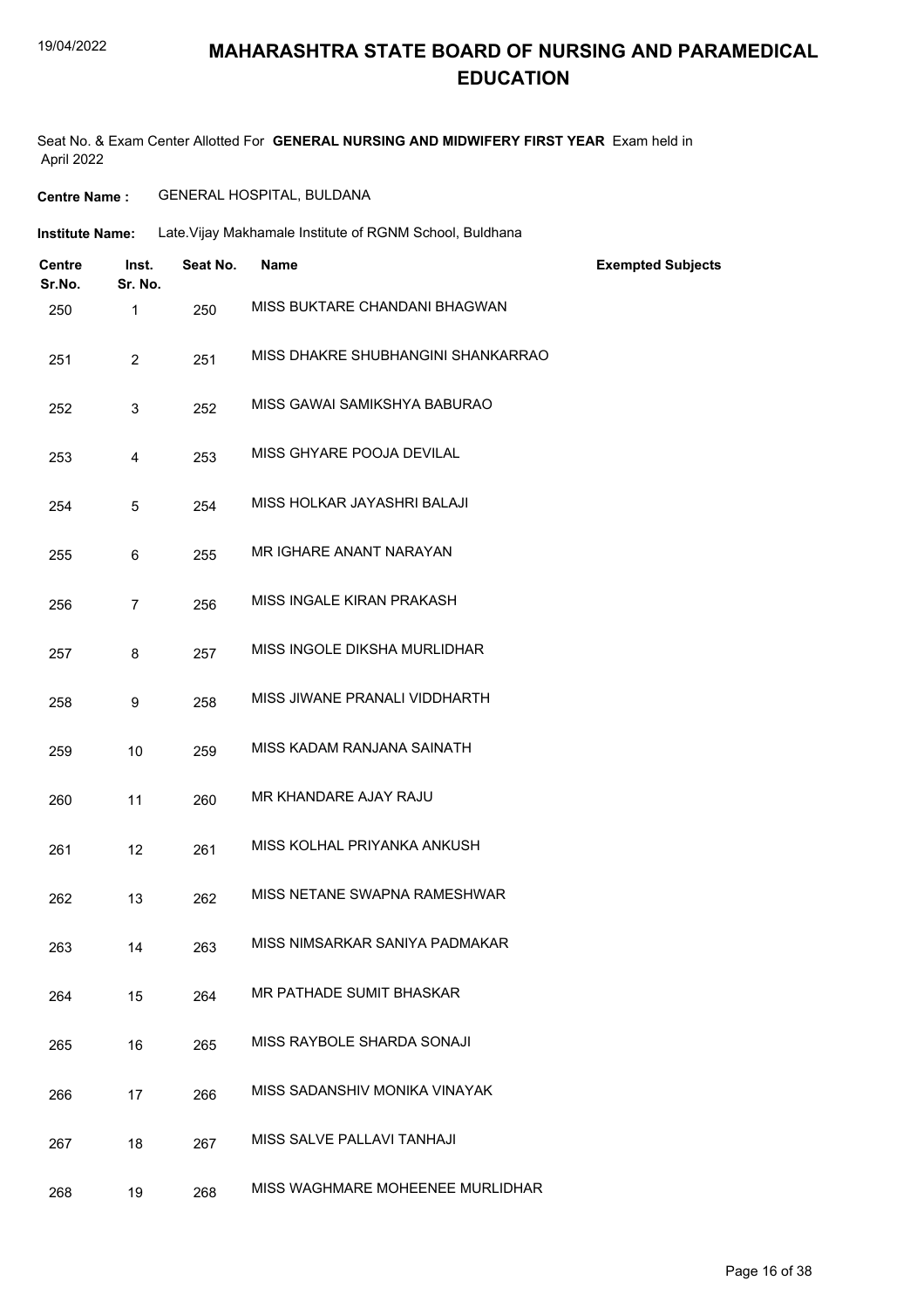Seat No. & Exam Center Allotted For GENERAL NURSING AND MIDWIFERY FIRST YEAR Exam held in April 2022

MISS WANKHADE SAPNA DEVANAND 269 20 269

NOTE: 'P' MEANS PROVISIONALLY PERMITTED

if there is any mistake in the EXEMPTION of the Candidate it should be brought to the notice of the MSBNPE before the examination otherwise MSBNPE will not be resposible for any Consequences. The names of candidates enrolled online will be whole resposibilty of the Principal of that Nursing Institute.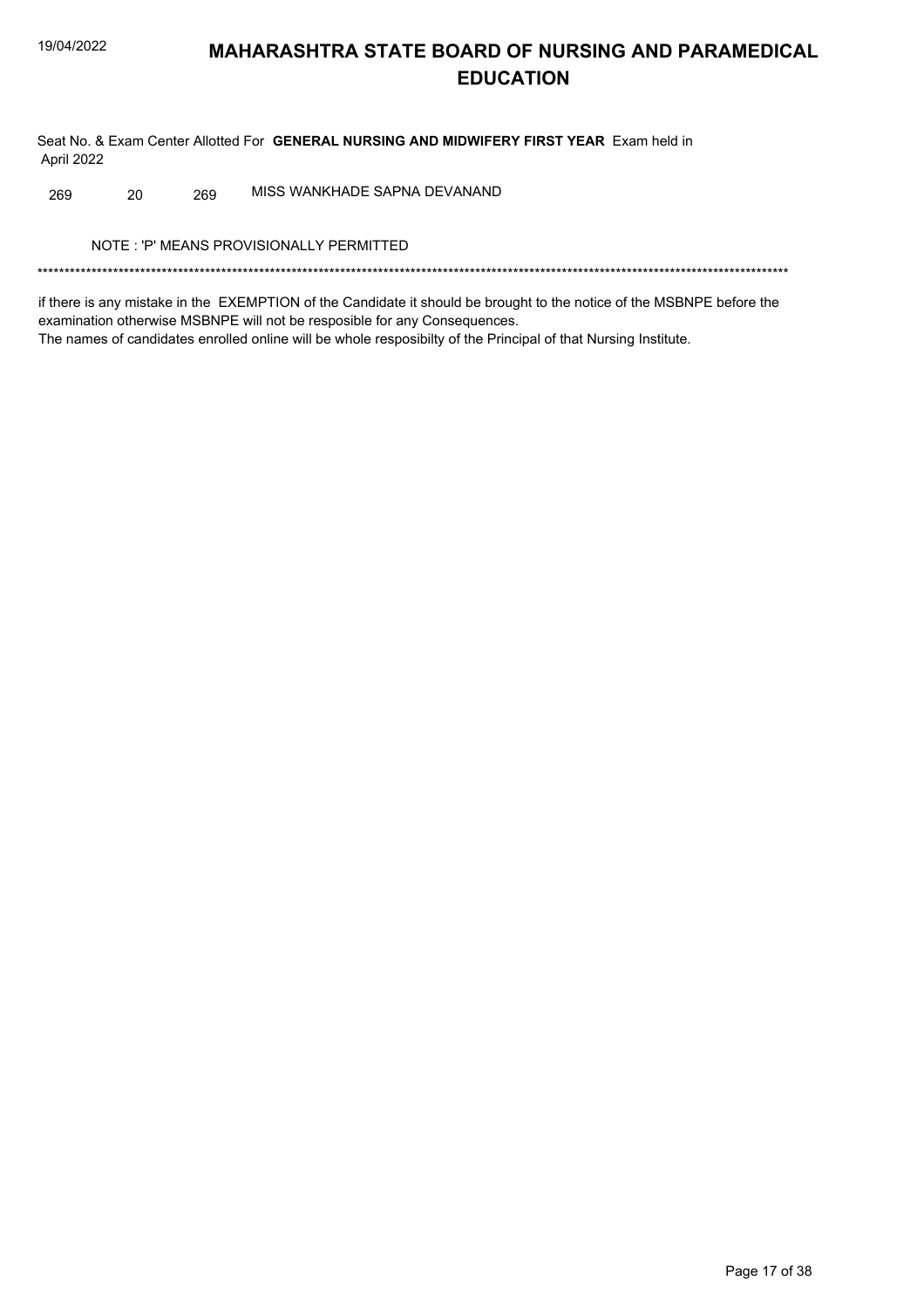Seat No. & Exam Center Allotted For **GENERAL NURSING AND MIDWIFERY FIRST YEAR** Exam held in April 2022

**Centre Name :** GENERAL HOSPITAL, Bhandara

**Institute Name:** SMT. K. N. PATEL SCHOOL OF NURSING, BHANDARA

| <b>Centre</b><br>Sr.No. | Inst.<br>Sr. No. | Seat No. | <b>Name</b>                       | <b>Exempted Subjects</b> |
|-------------------------|------------------|----------|-----------------------------------|--------------------------|
| 270                     | $\mathbf 1$      | 270      | MISS ADIKANE PRAGATI MOHAN        |                          |
| 271                     | $\overline{2}$   | 271      | MISS BARSAGADE ASHWINI RAMESH     |                          |
| 272                     | 3                | 272      | MISS DAMLE KARISHMA MOHAN         |                          |
| 273                     | 4                | 273      | MISS DANGE SHITAL DIWAKAR         |                          |
| 274                     | 5                | 274      | MISS DESHBHRATAR PRACHI GULAB     |                          |
| 275                     | 6                | 275      | MISS DONGRE MINAL SUNIL           |                          |
| 276                     | $\overline{7}$   | 276      | MISS GAJBHIYE DIVYA RAJU          |                          |
| 277                     | 8                | 277      | MISS JAMBHALE MINAKSHI TENIRAM    |                          |
| 278                     | 9                | 278      | MISS MAKDE DHANASHRI DHANRAJ      |                          |
| 279                     | 10               | 279      | MISS NAGDEOTE TRUPTI RAHUL        |                          |
| 280                     | 11               | 280      | MISS NARNAWARE ASHWINI SARVESHWAR |                          |
| 281                     | 12               | 281      | MISS RAMTEKE SHARASTEE DHEERAJ    |                          |
| 282                     | 13               | 282      | MR RAUT SHUBHAM VIVEKDAS          |                          |
| 283                     | 14               | 283      | MISS SAKURE DIPALI JAYHARI        |                          |
| 284                     | 15               | 284      | MR SHENDE DIVYANSHU GUNWANTA      |                          |
| 285                     | 16               | 285      | MISS SHENDE SARITA YADORAO        |                          |
| 286                     | 17               | 286      | MISS SUKHADEVE RINALI HEMANT      |                          |
| 287                     | 18               | 287      | <b>MISS THAKARE RAKSHA SUNIL</b>  |                          |
| 288                     | 19               | 288      | MISS THAKRE BHAVNA VIKAS          |                          |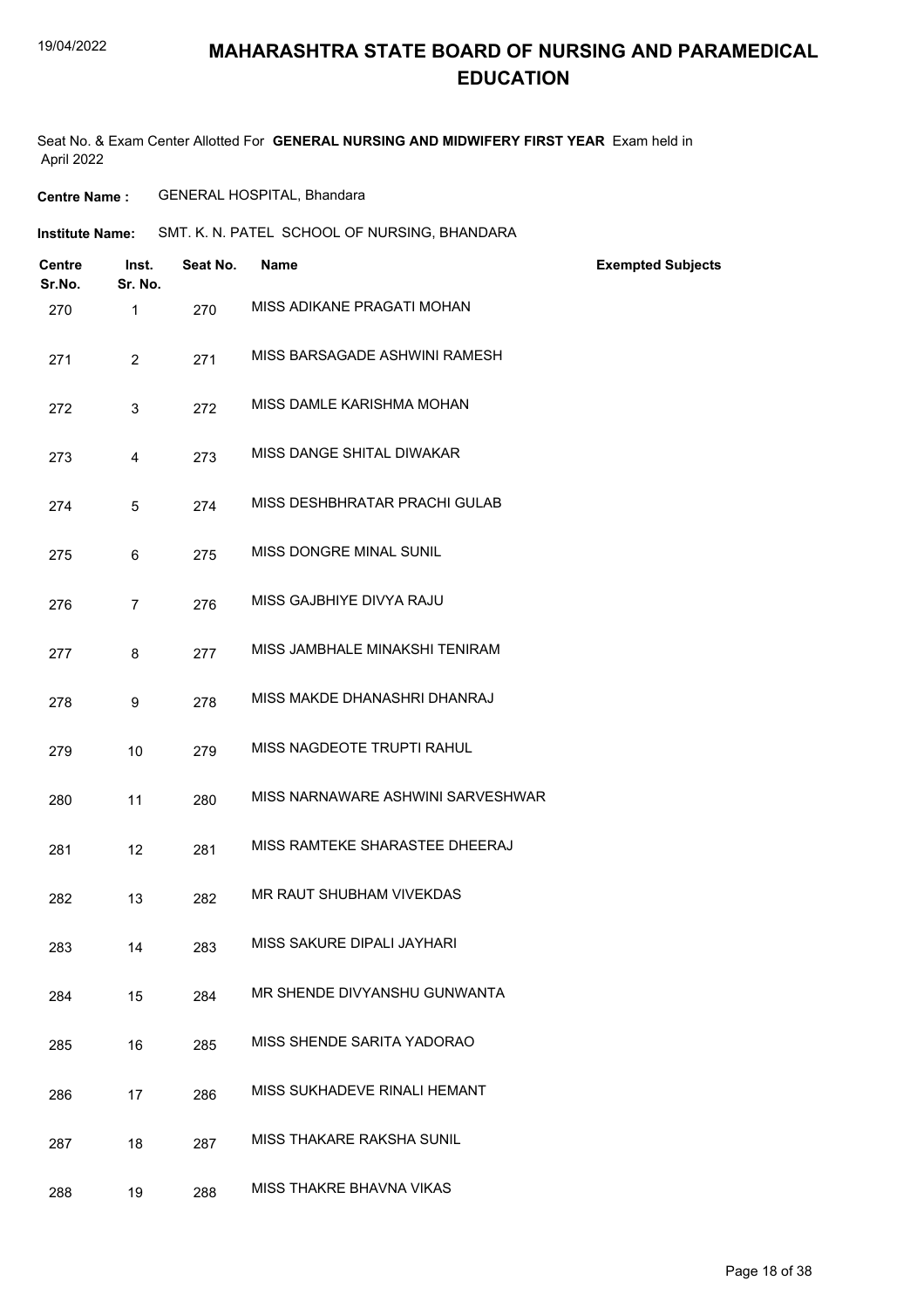Seat No. & Exam Center Allotted For GENERAL NURSING AND MIDWIFERY FIRST YEAR Exam held in April 2022

MISS VAIDYA ROSHANI RAMRATAN 289 20 289

NOTE: 'P' MEANS PROVISIONALLY PERMITTED

if there is any mistake in the EXEMPTION of the Candidate it should be brought to the notice of the MSBNPE before the examination otherwise MSBNPE will not be resposible for any Consequences. The names of candidates enrolled online will be whole resposibilty of the Principal of that Nursing Institute.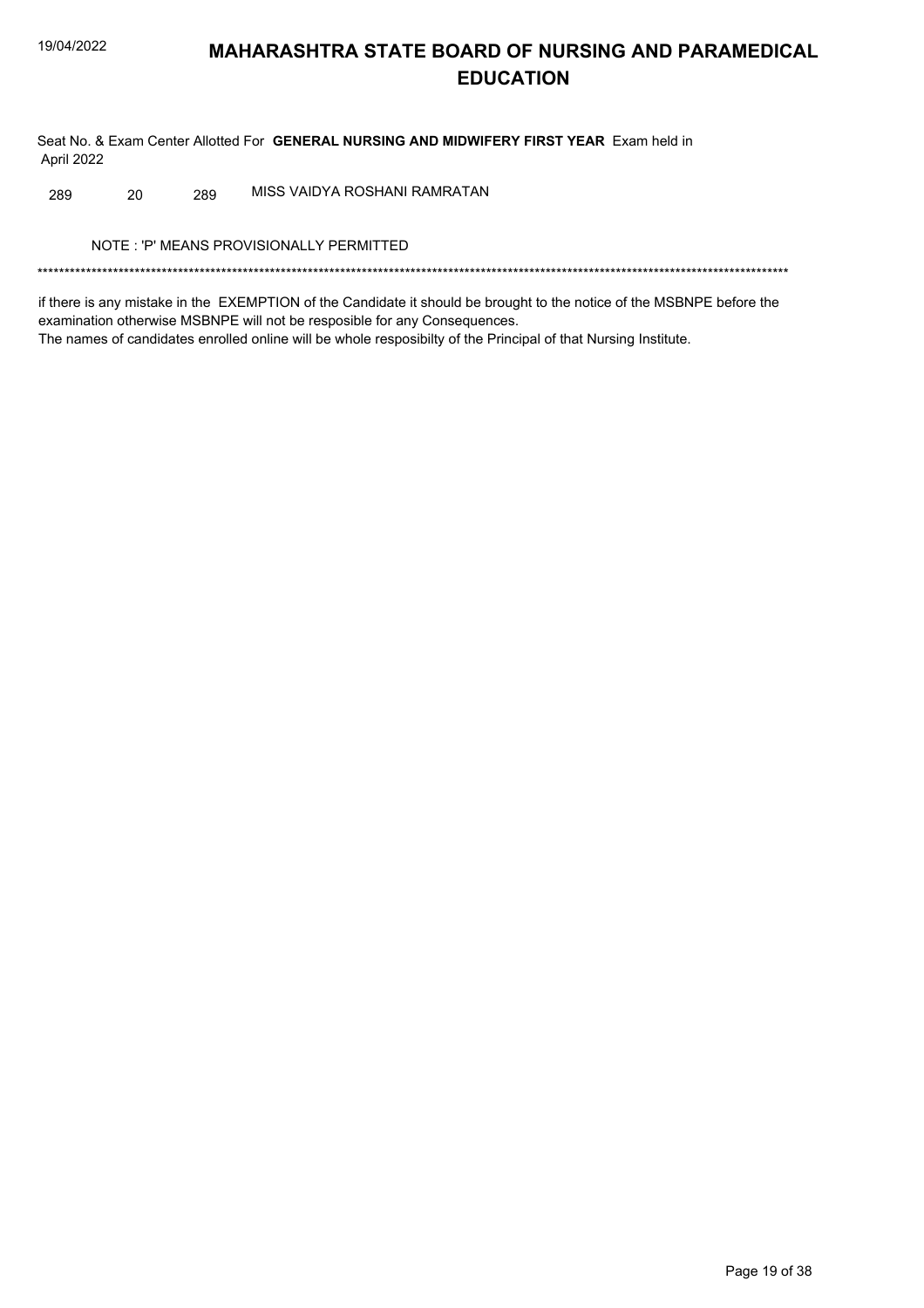Seat No. & Exam Center Allotted For **GENERAL NURSING AND MIDWIFERY FIRST YEAR** Exam held in April 2022

#### **Centre Name :** GENERAL HOSPITAL, AMRAVATI

**Institute Name: MAA GAYATRI SCHOOL OF NURSING, ACHALPUR, AMRAVATI** 

| <b>Centre</b><br>Sr.No. | Inst.<br>Sr. No. | Seat No. | <b>Name</b>                                                       | <b>Exempted Subjects</b> |
|-------------------------|------------------|----------|-------------------------------------------------------------------|--------------------------|
| 290                     | 1                | 290      | MISS ARIF SIMAPARVIN ABDUL                                        |                          |
| 291                     | $\overline{2}$   | 291      | MISS BELPATRE KRISHNA AMARLAL                                     |                          |
| 292                     | 3                | 292      | MISS BHILAWEKAR PRITI SHRIKISAN                                   |                          |
| 293                     | 4                | 293      | MISS BHURE SAPNA MAHADEO                                          |                          |
| 294                     | 5                | 294      | MISS DHANDEKAR ROSHANEE RAJU                                      |                          |
| 295                     | 6                | 295      | MISS DORSATWAR SHITAL KALIDAS                                     |                          |
| 296                     | $\overline{7}$   | 296      | MISS GEDAM SUSHMA VIJAY                                           |                          |
| 297                     | 8                | 297      | MISS GHATE MANJULA MADHUKAR                                       |                          |
| 298                     | 9                | 298      | MISS JAWANJAL ASHWINI PYARELALJI                                  |                          |
| 299                     | 10               | 299      | SMT SAGANE POOJA RAJU                                             |                          |
| 300                     | 11               | 300      | (NEE JONDHALE POOJA CHANDRAKANT)<br>MISS KASDEKAR SUREKHA SABULAL |                          |
| 301                     | 12               | 301      | MISS MARASKOLE SEEMA RAMRAO                                       |                          |
| 302                     | 13               | 302      | MISS MESHRAM RESHAMA ANIRUDDHA                                    |                          |
| 303                     | 14               | 303      | SMT WANKHHADE ROSHANI RAJESH<br>(NEE PUNDKAR ROSHANI NANA)        |                          |
| 304                     | 15               | 304      | MISS RANGARI JAYA SHANKARRAO                                      |                          |
| 305                     | 16               | 305      | MISS SHEWALEKAR JYOTI RAMU                                        |                          |
| 306                     | 17               | 306      | MISS SIRASAT PALLAVI MANISH                                       |                          |
| 307                     | 18               | 307      | MISS TANDILKAR SNEHA JAYRAM                                       |                          |
| 308                     | 19               | 308      | MISS THAKARE ROSHANI BAPURAO                                      |                          |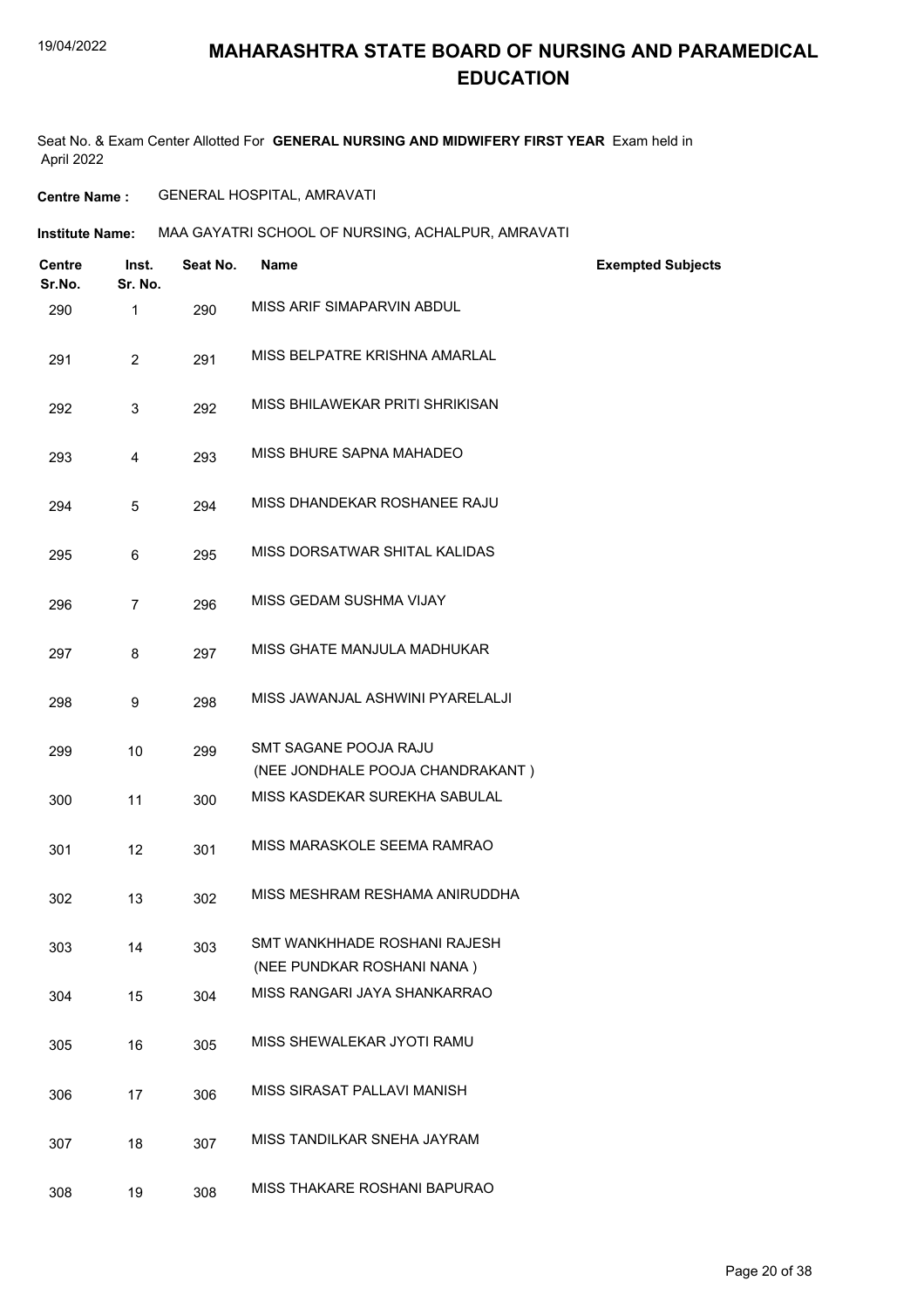Seat No. & Exam Center Allotted For GENERAL NURSING AND MIDWIFERY FIRST YEAR Exam held in April 2022

MISS UIKE TAPESHWARI MANGALSING 309 20 309

NOTE: 'P' MEANS PROVISIONALLY PERMITTED

if there is any mistake in the EXEMPTION of the Candidate it should be brought to the notice of the MSBNPE before the examination otherwise MSBNPE will not be resposible for any Consequences. The names of candidates enrolled online will be whole resposibilty of the Principal of that Nursing Institute.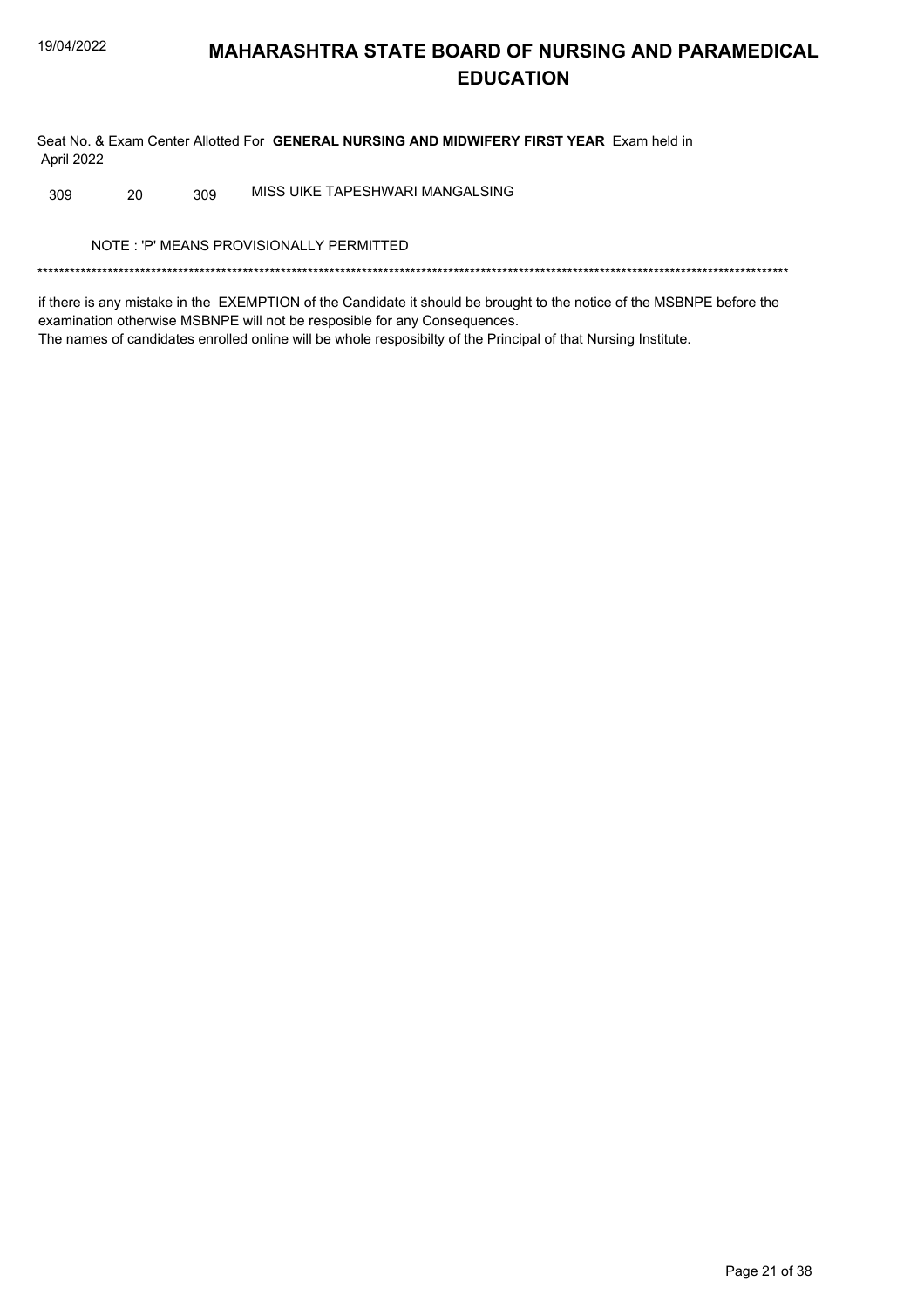#### 19/04/2022

#### **MAHARASHTRA STATE BOARD OF NURSING AND PARAMEDICAL EDUCATION**

Seat No. & Exam Center Allotted For **GENERAL NURSING AND MIDWIFERY FIRST YEAR** Exam held in April 2022

#### **Centre Name :** GENERAL HOSPITAL, AMRAVATI

**Institute Name: DR. PANJABRAO DESHMUKH INST. OF NSG. AMRAVATI** 

| <b>Centre</b><br>Sr.No. | Inst.<br>Sr. No. | Seat No. | <b>Name</b>                       | <b>Exempted Subjects</b> |
|-------------------------|------------------|----------|-----------------------------------|--------------------------|
| 310                     | $\mathbf{1}$     | 310      | MISS BARUK BHAVANE SHARAD         |                          |
| 311                     | $\overline{2}$   | 311      | MISS CHAVHAN SNEHAL BHIMSHANKAR   |                          |
| 312                     | 3                | 312      | MISS GHATOL VAISHNAVI MANOHAR     |                          |
| 313                     | 4                | 313      | MISS INGALE VAISHNAVI KISHOR      |                          |
| 314                     | 5                | 314      | MISS JUNGHARE MAYURI PRALHADRAO   |                          |
| 315                     | 6                | 315      | MISS KHAPEKAR SHRUNALI YASHWANT   |                          |
| 316                     | $\overline{7}$   | 316      | MISS LAVAHALE SAKSHI GANGADHARRAO |                          |
| 317                     | 8                | 317      | MISS LOHAKRE SNEHA VINODRAO       |                          |
| 318                     | 9                | 318      | MISS MAKESHWAR PAYAL PRADIP       |                          |
| 319                     | 10               | 319      | MISS MIRE HEMANGI GAJANA          |                          |
| 320                     | 11               | 320      | MISS MIRE MINAKSHI GAJANAN        |                          |
| 321                     | 12               | 321      | MISS NAGRALE NAMRATA VIJAY        |                          |
| 322                     | 13               | 322      | MISS NIGAM VAISHNAVI MAHENDRA     |                          |
| 323                     | 14               | 323      | MISS POKALE DIPIKA KRUSHNA        |                          |
| 324                     | 15               | 324      | MISS RAUT NAYANA RAJKUMAR         |                          |
| 325                     | 16               | 325      | MISS SALAME RUTUJA SHANTILAL      |                          |
| 326                     | 17               | 326      | MISS SHINDE KOMAL SHRIKRUSHNA     |                          |
| 327                     | 18               | 327      | MISS SIRSAT VAIDAVI GAUTAM        |                          |
| 328                     | 19               | 328      | MISS TITARE PRANJALI SUDHAKAR     |                          |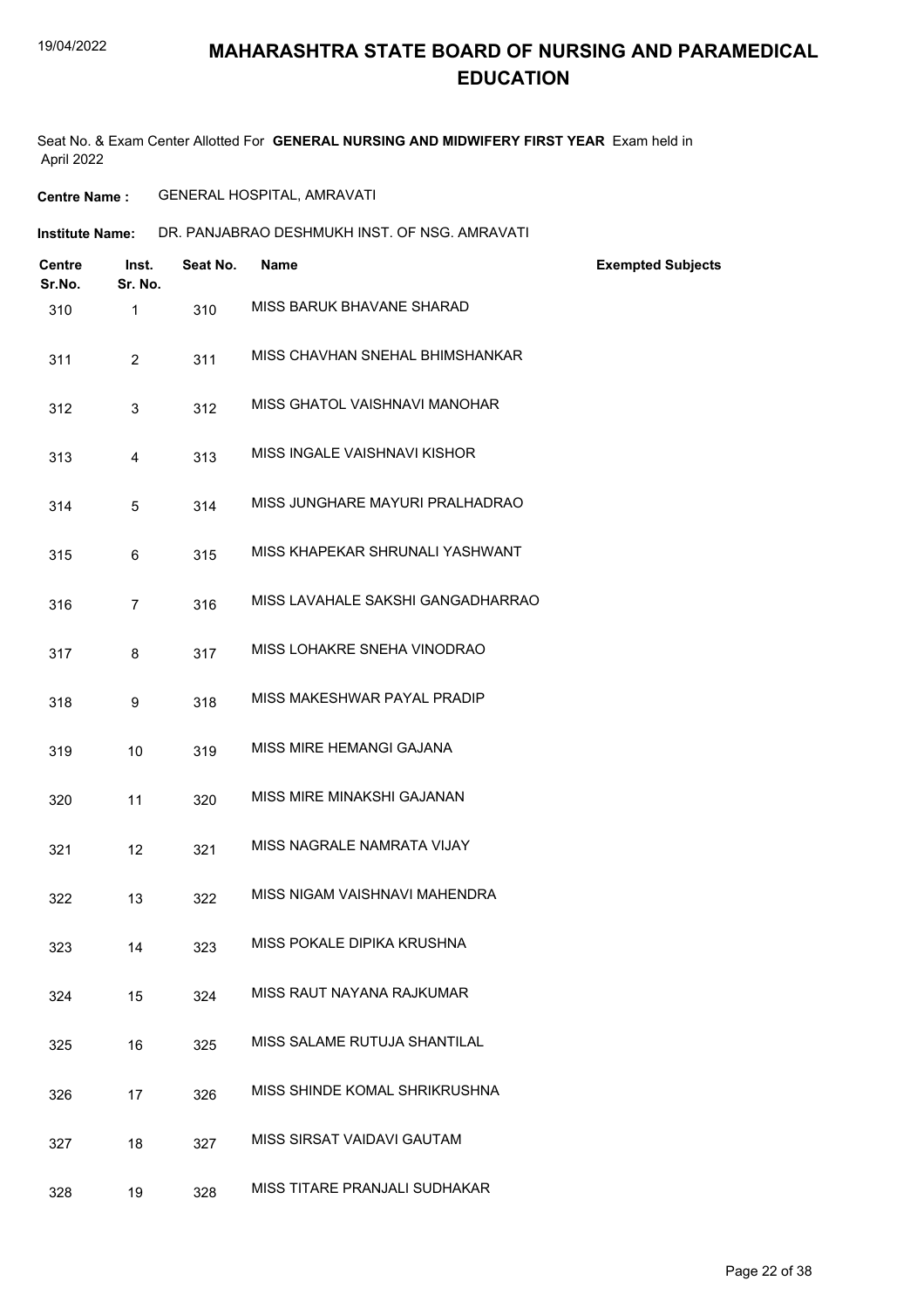Seat No. & Exam Center Allotted For GENERAL NURSING AND MIDWIFERY FIRST YEAR Exam held in April 2022

NOTE: 'P' MEANS PROVISIONALLY PERMITTED

if there is any mistake in the EXEMPTION of the Candidate it should be brought to the notice of the MSBNPE before the examination otherwise MSBNPE will not be resposible for any Consequences.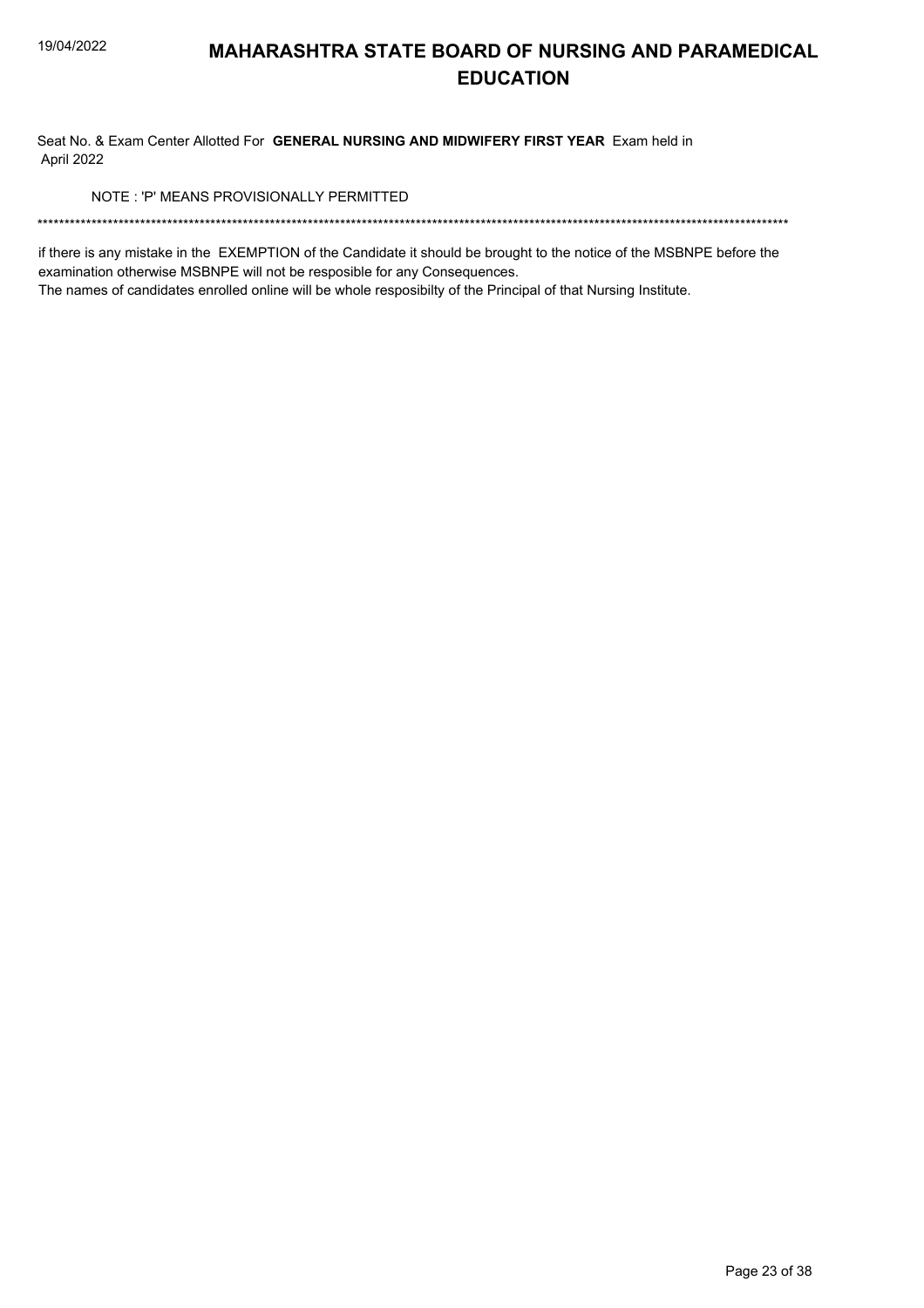#### 19/04/2022

#### **MAHARASHTRA STATE BOARD OF NURSING AND PARAMEDICAL EDUCATION**

Seat No. & Exam Center Allotted For **GENERAL NURSING AND MIDWIFERY FIRST YEAR** Exam held in April 2022

**Centre Name :** GENERAL HOSPITAL, Akola

| <b>Institute Name:</b>  |                  |          | Shree Samarth Nursing College, Balapur, Akola |                          |
|-------------------------|------------------|----------|-----------------------------------------------|--------------------------|
| <b>Centre</b><br>Sr.No. | Inst.<br>Sr. No. | Seat No. | Name                                          | <b>Exempted Subjects</b> |
| 329                     | $\mathbf{1}$     | 329      | MR AHIR RAM BHIMRAO                           |                          |
| 330                     | $\overline{2}$   | 330      | MISS BAHADARE VAISHNAVI KAILAS                |                          |
| 331                     | 3                | 331      | MISS BHATKAR CHAITALI PRAKASH                 |                          |
| 332                     | 4                | 332      | MISS BHATKAR RAJANI SANTOSH                   |                          |
| 333                     | 5                | 333      | MISS BHINGARE SHUBHANGI MAROTI                |                          |
| 334                     | 6                | 334      | MISS BHODANE ASMITA DAYARAM                   |                          |
| 335                     | $\overline{7}$   | 335      | MISS BHODANE MANISHA DAYARAM                  |                          |
| 336                     | 8                | 336      | MISS CHIPLE NEHA GAJANAN                      |                          |
| 337                     | 9                | 337      | MR DABERAO AJAY RAMKRUSHNA                    |                          |
| 338                     | 10               | 338      | MISS DAKHORE NISHA NANDKISHOR                 |                          |
| 339                     | 11               | 339      | MR DHANDARE SHANKAR MANOHAR                   |                          |
| 340                     | 12               | 340      | MISS DHULDHULE DIVYA ASHOK                    |                          |
| 341                     | 13               | 341      | MISS DHULDHULE SONU ASHOK                     |                          |
| 342                     | 14               | 342      | MR GARDE RAVINDRA SAMADHAN                    |                          |
| 343                     | 15               | 343      | MISS GAWAI JYOSTNA RAMESH                     |                          |
| 344                     | 16               | 344      | MISS GAYAKWAD PRITI ARUN                      |                          |
| 345                     | 17               | 345      | MR GHATOL ANANTA GANESHRAO                    |                          |
| 346                     | 18               | 346      | MR GHODESWAR SACHIN ASHOK                     |                          |
| 347                     | 19               | 347      | MISS GHUSALE AKANKSHA BHIMRAO                 |                          |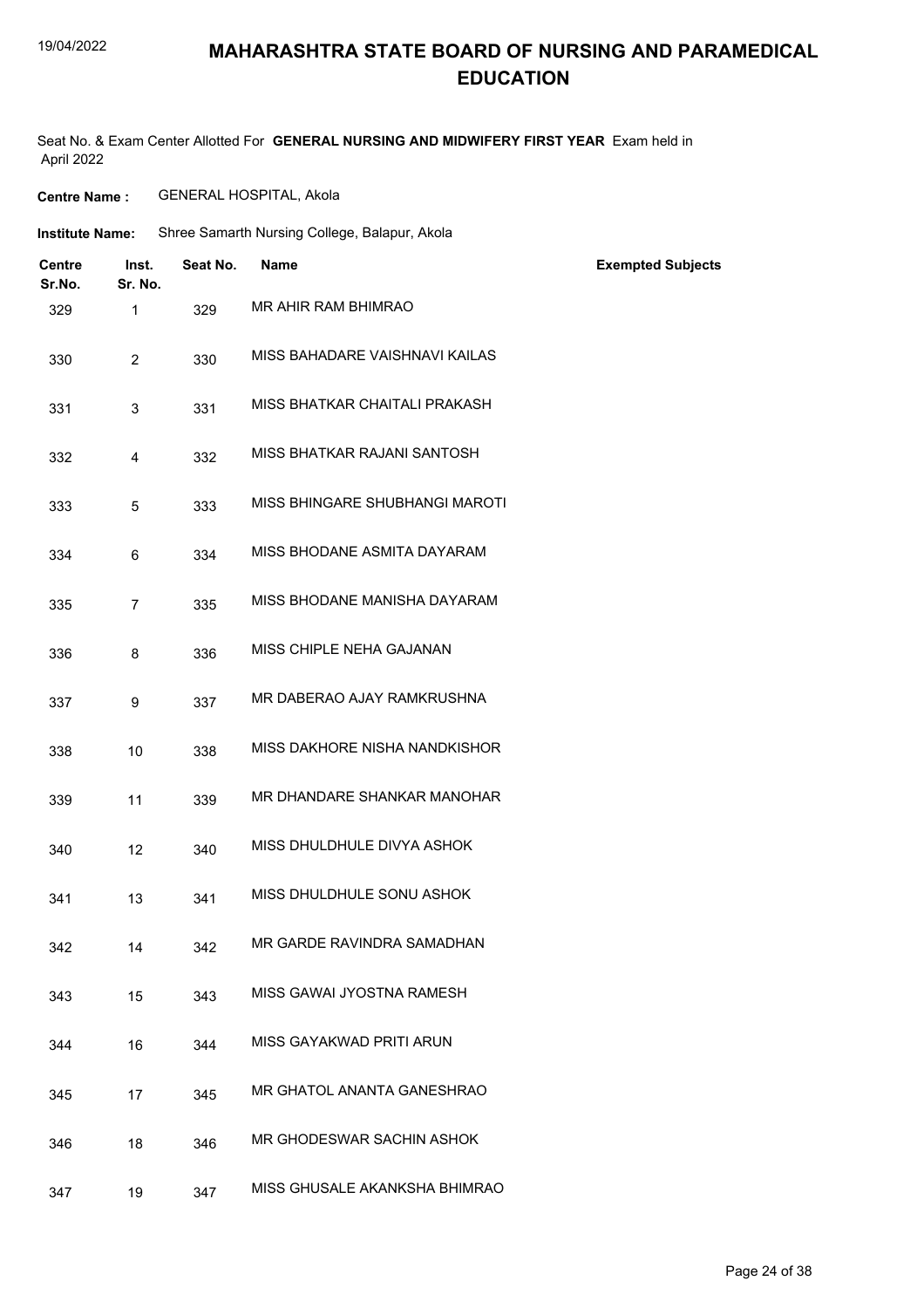| April 2022 |    |     | Seat No. & Exam Center Allotted For GENERAL NURSING AND MIDWIFERY FIRST YEAR Exam held in |
|------------|----|-----|-------------------------------------------------------------------------------------------|
| 348        | 20 | 348 | MR HIWRALE RANVIR RAJESH                                                                  |
| 349        | 21 | 349 | MISS KADAM VARSHA VIDYASAGAR                                                              |
| 350        | 22 | 350 | MR KAKADE TUSHAR KISHOR                                                                   |
| 351        | 23 | 351 | MISS KAMBLE PRADHNYA TRIMBAKRAO                                                           |
| 352        | 24 | 352 | MISS KASDEKAR SUPRIYA MANIKRAO                                                            |
| 353        | 25 | 353 | MISS LOKHANDE KIRAN VASUDEO                                                               |
| 354        | 26 | 354 | MISS LONKAR RITU SHRIRANG                                                                 |
| 355        | 27 | 355 | MISS MESHRAM VAISHALI GAJANAN                                                             |
| 356        | 28 | 356 | MISS MESHRAMKAR ARADHANA RAJESH                                                           |
| 357        | 29 | 357 | MISS NAGE MONIKA BHASKAR                                                                  |
| 358        | 30 | 358 | MISS NAGE POONAM MOHAN                                                                    |
| 359        | 31 | 359 | MISS NARGALE BHAGYASHALA VITTHAL                                                          |
| 360        | 32 | 360 | MISS POHARE MANISHA CHINTAMAN                                                             |
| 361        | 33 | 361 | MR RAHANE MANGESH BALKRUSHNA                                                              |
| 362        | 34 | 362 | MISS RAVANKAR VANDNA SHUBHASH                                                             |
| 363        | 35 | 363 | MISS SADAWARTE PRADNYA CHETAN                                                             |
| 364        | 36 | 364 | MR SAVANT ROHIT ASHOK                                                                     |
| 365        | 37 | 365 | MR SHELKE NAMDEO DYANDEO                                                                  |
| 366        | 38 | 366 | MISS TAYADE JAYSHRI GAJANAN                                                               |
| 367        | 39 | 367 | MISS VAIRAT ASHWINI MANIKRAO                                                              |
| 368        | 40 | 368 | MR WAGHMARE MANGESH WAMANRAO                                                              |
| 369        | 41 | 369 | MR WANDE AVINASH RAMESHWAR                                                                |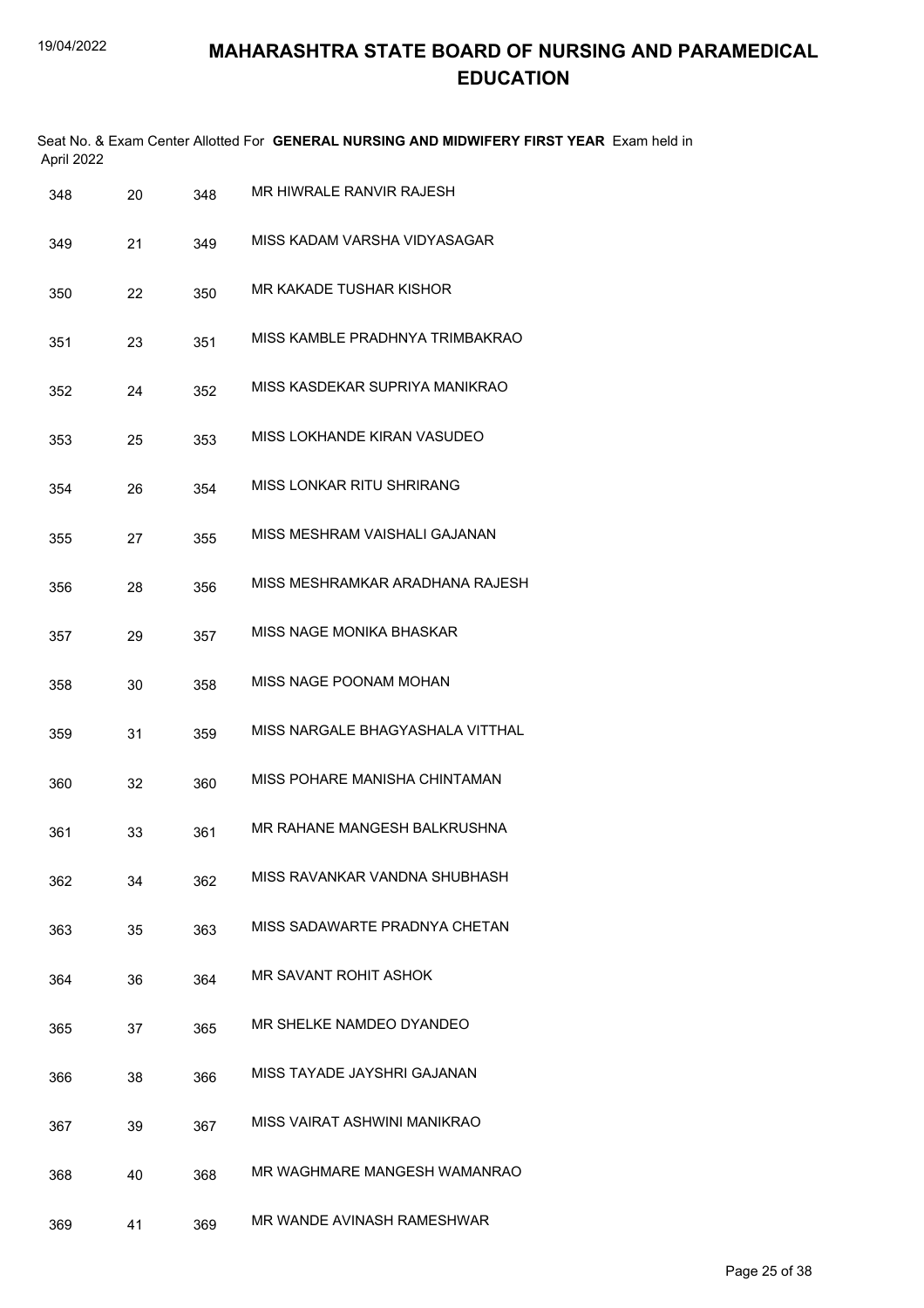| April 2022 |    |     | Seat No. & Exam Center Allotted For GENERAL NURSING AND MIDWIFERY FIRST YEAR Exam held in |
|------------|----|-----|-------------------------------------------------------------------------------------------|
| 370        | 42 | 370 | MISS WANKHADE SONU SURESH                                                                 |
| 371        | 43 | 371 | MR WANKHEDE CHANDRAPRAKASH BHARAT                                                         |
| 372        | 44 | 372 | MISS ZALAKE KIRAN BHARAT                                                                  |
| 373        | 45 | 373 | MR ZOTE ROHIT GANESH                                                                      |
|            |    |     | NOTE: 'P' MEANS PROVISIONALLY PERMITTED                                                   |
|            |    |     |                                                                                           |

if there is any mistake in the EXEMPTION of the Candidate it should be brought to the notice of the MSBNPE before the examination otherwise MSBNPE will not be resposible for any Consequences. The names of candidates enrolled online will be whole resposibilty of the Principal of that Nursing Institute.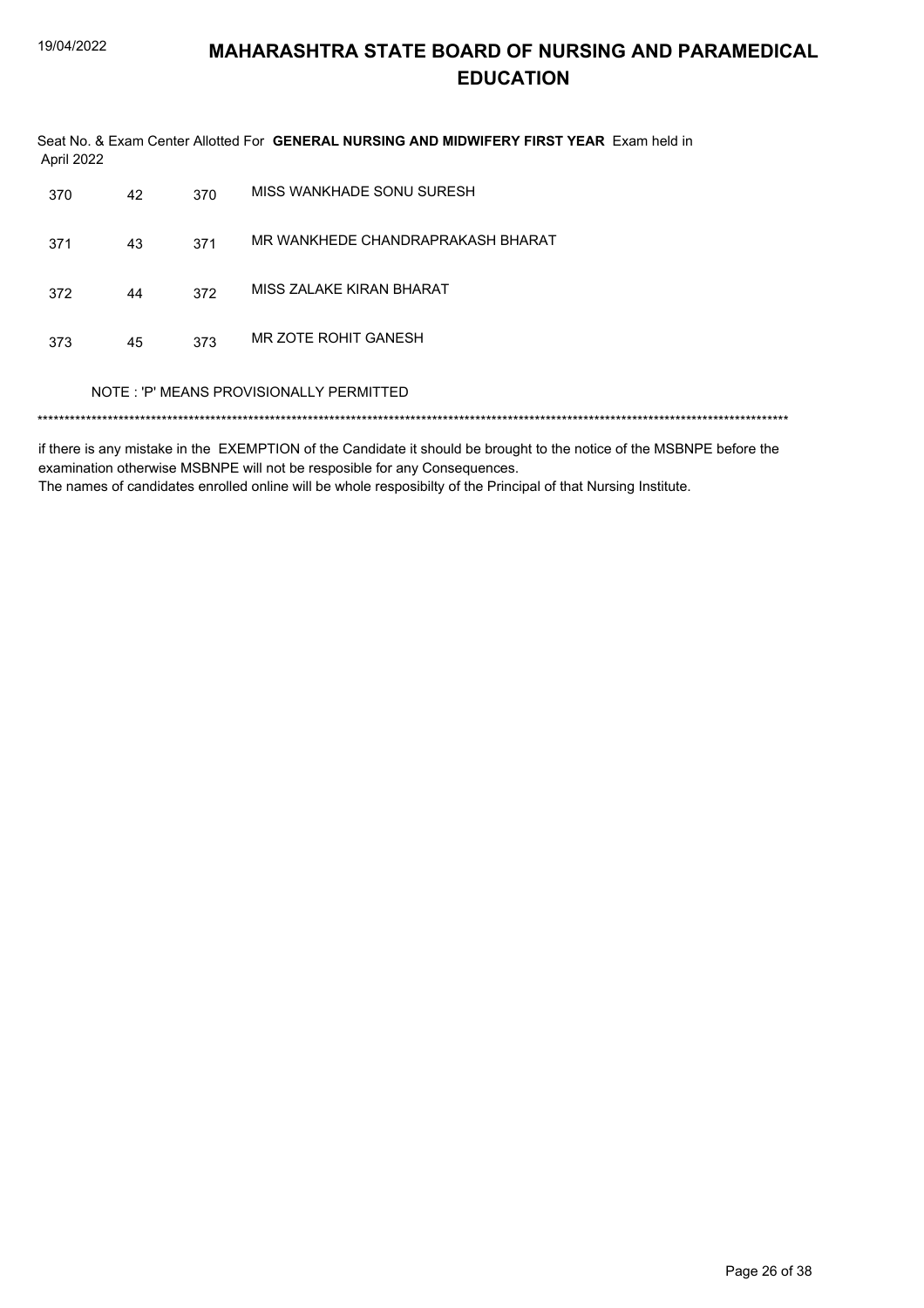Seat No. & Exam Center Allotted For **GENERAL NURSING AND MIDWIFERY FIRST YEAR** Exam held in April 2022

#### **Centre Name :** GENERAL HOSPITAL, WASHIM

| <b>Institute Name:</b>  |                  | MAA GANGA NURSING SCHOOL, WASHIM |                                  |                          |  |
|-------------------------|------------------|----------------------------------|----------------------------------|--------------------------|--|
| <b>Centre</b><br>Sr.No. | Inst.<br>Sr. No. | Seat No.                         | <b>Name</b>                      | <b>Exempted Subjects</b> |  |
| 374                     | $\mathbf{1}$     | 374                              | MISS ALLADA PRIYANKA SATISH      |                          |  |
| 375                     | $\overline{2}$   | 375                              | MISS AMBHORE JYOTSNA BHIMRAO     |                          |  |
| 376                     | 3                | 376                              | MISS AMBHORE ARCHANA DAYARAM     |                          |  |
| 377                     | 4                | 377                              | MISS BANSOD PRADNYA RAMCHANDRA   |                          |  |
| 378                     | 5                | 378                              | MR BEDRE AKSHAY DEVIDAS          |                          |  |
| 379                     | 6                | 379                              | MISS BORKAR CHHAYA PRALHAD       |                          |  |
| 380                     | $\overline{7}$   | 380                              | MISS CHATSE POOJA GOPAL          |                          |  |
| 381                     | 8                | 381                              | MISS DHARANE SANIKA NARESH       |                          |  |
| 382                     | 9                | 382                              | <b>MISS GAIKWAD SHARON SUNIL</b> |                          |  |
| 383                     | 10               | 383                              | MISS GAWAI KARISHMA VISHWANATH   |                          |  |
| 384                     | 11               | 384                              | MR GAWAI AMOL SHRIPAT            |                          |  |
| 385                     | 12               | 385                              | MISS GODBOLE KAVITA NILKANTH     |                          |  |
| 386                     | 13               | 386                              | MISS HANWATE TRISHLA LAXMAN      |                          |  |
| 387                     | 14               | 387                              | MISS INGOLE VAISHALI ONKAR       |                          |  |
| 388                     | 15               | 388                              | MR JADHAV AKSHAY VISHWANATH      |                          |  |
| 389                     | 16               | 389                              | MISS KADAM AYODHYA BALASAHEB     |                          |  |
| 390                     | 17               | 390                              | MR KADAM VIKRAM RAMESH           |                          |  |
| 391                     | 18               | 391                              | MR KAMBLE ABHISHEK ANIL          |                          |  |
| 392                     | 19               | 392                              | MISS KAMBLE DIPALI SHIVPRASAD    |                          |  |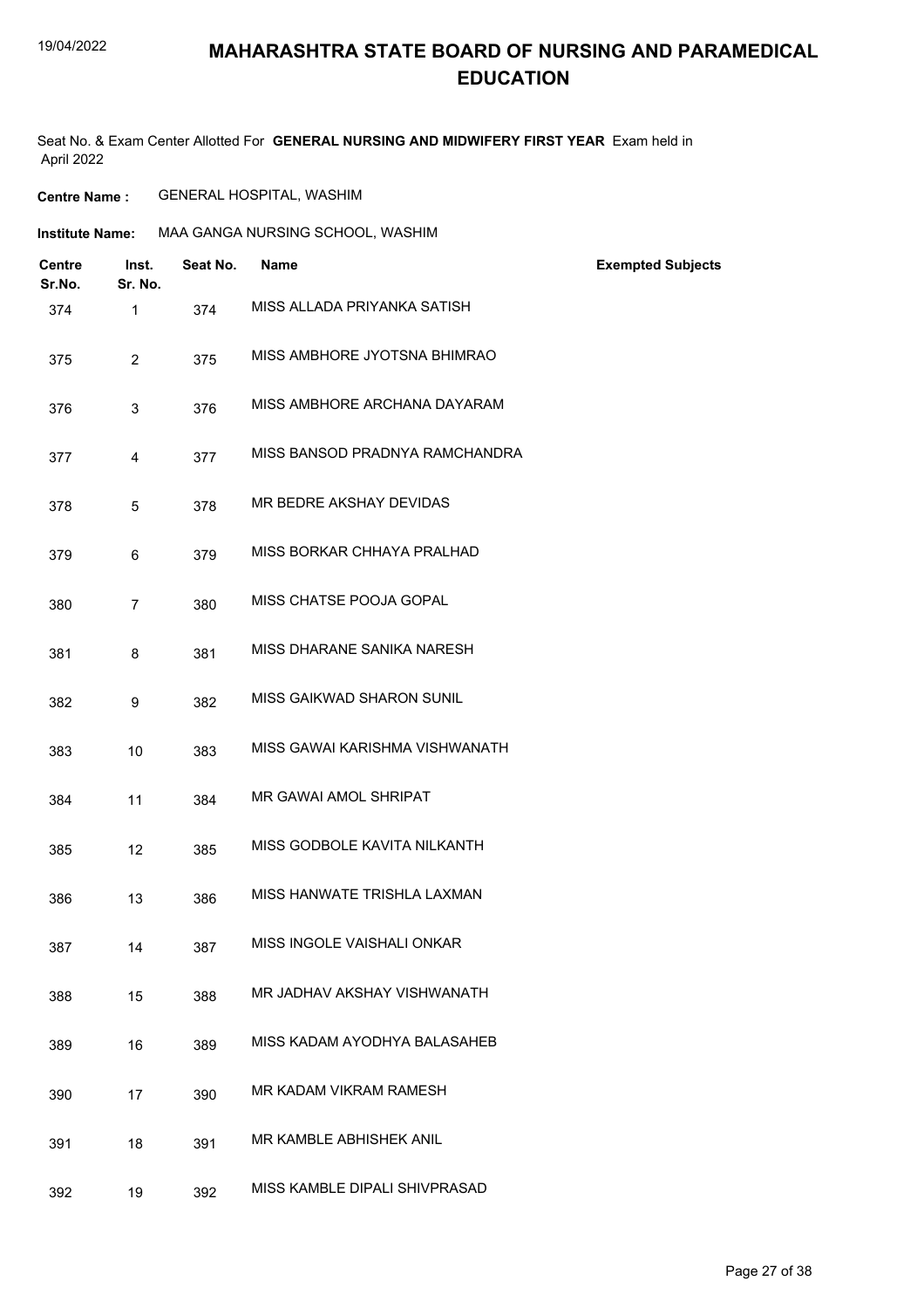| April 2022 |    |     | Seat No. & Exam Center Allotted For GENERAL NURSING AND MIDWIFERY FIRST YEAR Exam held in |
|------------|----|-----|-------------------------------------------------------------------------------------------|
| 393        | 20 | 393 | MISS KAMBLE BALI GOVARDHAN                                                                |
| 394        | 21 | 394 | MR KATALE SACHIN PREM                                                                     |
| 395        | 22 | 395 | MR PARDHI YATINCHANDRA DATTU                                                              |
| 396        | 23 | 396 | MR PATHAN RAHILKHAN AYAZKHAN                                                              |
| 397        | 24 | 397 | MR PAWAR SAURABH SATISH                                                                   |
| 398        | 25 | 398 | MR PURI VISHAL RAJU                                                                       |
| 399        | 26 | 399 | MR RAJGURU SHUBHAM GAJANAN                                                                |
| 400        | 27 | 400 | MISS RATHOD SANGITA BABURAO                                                               |
| 401        | 28 | 401 | MISS RAUT POOJA SHAKNKAR                                                                  |
| 402        | 29 | 402 | MISS SARODE MINAKSHI RAMESH                                                               |
| 403        | 30 | 403 | MISS SHENDE VISHAKHA NARAYAN                                                              |
| 404        | 31 | 404 | MISS UBALE SHALINI KONDU                                                                  |
| 405        | 32 | 405 | MISS UCHIT NIRMALA ASHOK                                                                  |
| 406        | 33 | 406 | MISS UCHIT PRAMILA ASHOK                                                                  |
| 407        | 34 | 407 | MR UMALE RAHUL RAMESH                                                                     |
| 408        | 35 | 408 | MISS WANKHADE PRATIKSHA PANDIT                                                            |
| 409        | 36 | 409 | MISS WANKHEDE MAYURI SUBHASH                                                              |
| 410        | 37 | 410 | MISS WANKHEDE JYOSTNA RAJU                                                                |
|            |    |     | NOTE: 'P' MEANS PROVISIONALLY PERMITTED                                                   |
|            |    |     |                                                                                           |

if there is any mistake in the EXEMPTION of the Candidate it should be brought to the notice of the MSBNPE before the examination otherwise MSBNPE will not be resposible for any Consequences. The names of candidates enrolled online will be whole resposibilty of the Principal of that Nursing Institute.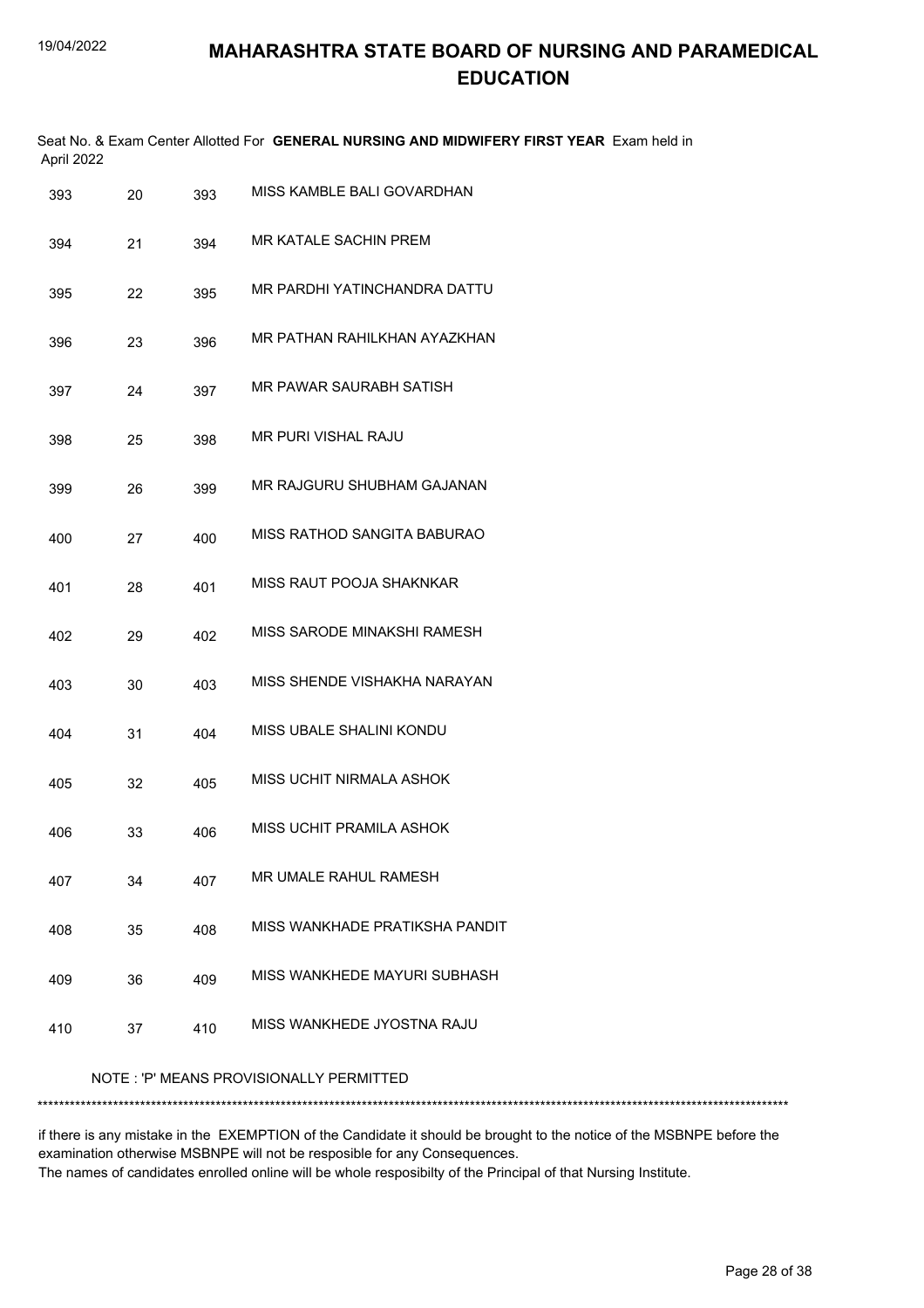#### 19/04/2022

#### **MAHARASHTRA STATE BOARD OF NURSING AND PARAMEDICAL EDUCATION**

Seat No. & Exam Center Allotted For **GENERAL NURSING AND MIDWIFERY FIRST YEAR** Exam held in April 2022

| <b>Centre Name :</b> | <b>GENERAL HOSPITAL, WASHIM</b> |
|----------------------|---------------------------------|
|----------------------|---------------------------------|

| Institute Name: | Shivshakti Nursing Institute, Kota, Washim |  |
|-----------------|--------------------------------------------|--|
|                 |                                            |  |

| <b>Centre</b><br>Sr.No. | Inst.<br>Sr. No. | Seat No. | <b>Name</b>                                                   | <b>Exempted Subjects</b> |
|-------------------------|------------------|----------|---------------------------------------------------------------|--------------------------|
| 411                     | $\mathbf{1}$     | 411      | MISS BAMANE MADHAVI SURESHRAO                                 |                          |
| 412                     | $\overline{2}$   | 412      | MR BHAGAT SAURABH HARIDAS                                     |                          |
| 413                     | 3                | 413      | MISS CHAVAN RUPALI KADUJI                                     |                          |
| 414                     | $\overline{4}$   | 414      | MISS CHAWRE RENUKA VIMALCHAND                                 |                          |
| 415                     | 5                | 415      | MR DESHMUKH MADHAO UDDHAORAO                                  |                          |
| 416                     | 6                | 416      | MR DHAVSE VISHAL NAMDEO                                       |                          |
| 417                     | $\overline{7}$   | 417      | MISS DHAWALE POOJA SOPAN                                      |                          |
| 418                     | 8                | 418      | MISS DURGE MEERA GAJANAN                                      |                          |
| 419                     | 9                | 419      | MISS GEDAM NIKITA MANOHAR                                     |                          |
| 420                     | 10               | 420      | MISS GEDAM KAJAL MANOHAR                                      |                          |
| 421                     | 11               | 421      | MR GHODAKE OMKAR GAJANAN                                      |                          |
| 422                     | 12               | 422      | <b>SMT GIRI SHUBHANGI MILIND</b><br>(NEE GIRI SHUBHANGI ARUN) |                          |
| 423                     | 13               | 423      | MISS GODMALE MAMTA CHANDU                                     |                          |
| 424                     | 14               | 424      | MR INGLE PRAVIN VISHVAS                                       |                          |
| 425                     | 15               | 425      | MISS INGOLE ASHWINI BHARAT                                    |                          |
| 426                     | 16               | 426      | MISS JADHAV VIDHYA ASHOK                                      |                          |
| 427                     | 17               | 427      | MISS JOREWAR JYOTI ASHOK                                      |                          |
| 428                     | 18               | 428      | MR KHADSE CHANDAN PRALHAD                                     |                          |
| 429                     | 19               | 429      | MR KHADSE PAVAN BABURAO                                       |                          |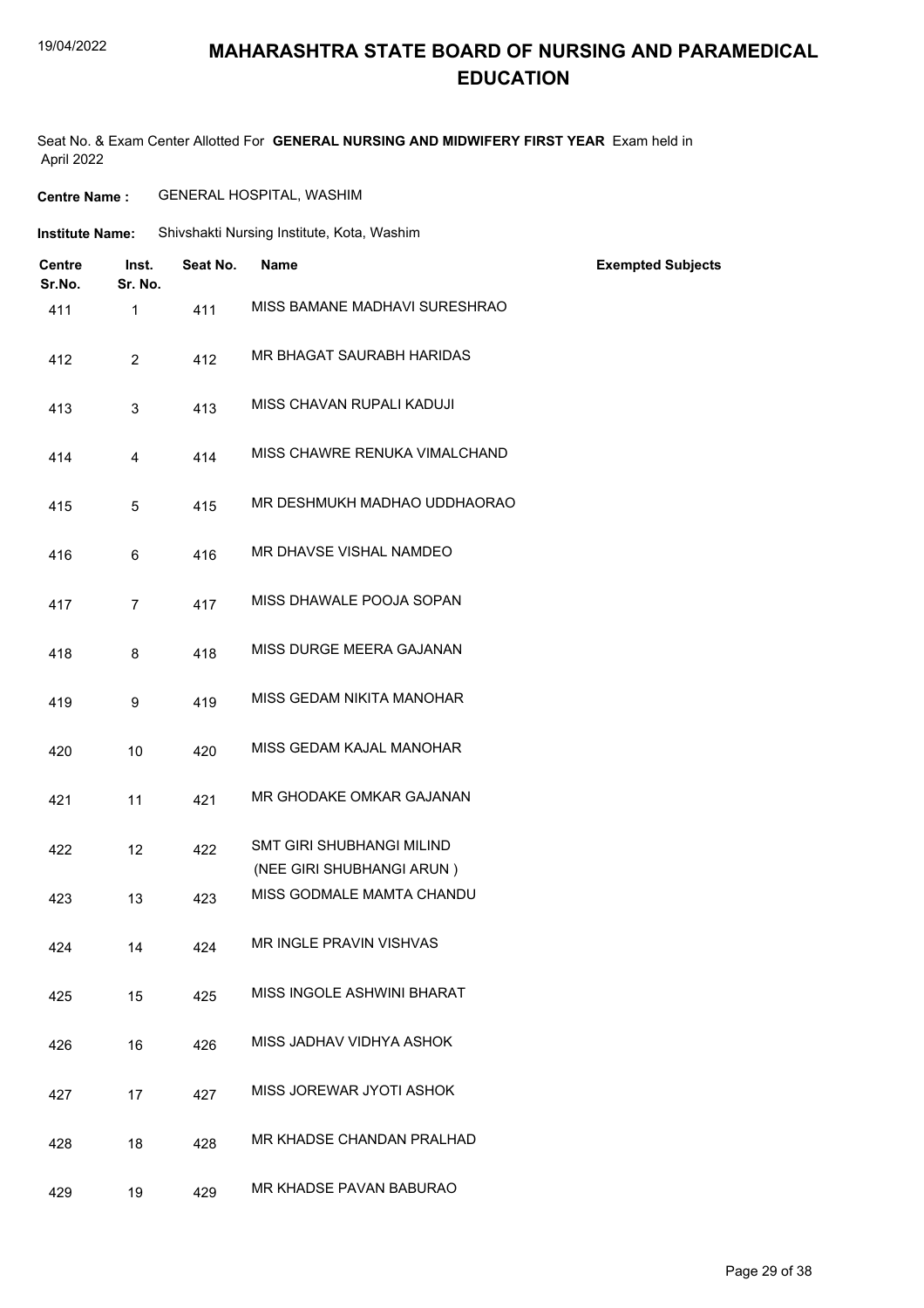| April 2022 |    |     | Seat No. & Exam Center Allotted For GENERAL NURSING AND MIDWIFERY FIRST YEAR Exam held in |
|------------|----|-----|-------------------------------------------------------------------------------------------|
| 430        | 20 | 430 | MISS KHAMBALKAR PRIYA SHESHRAO                                                            |
| 431        | 21 | 431 | MISS LOKHANDE MEENA VITTHAL                                                               |
| 432        | 22 | 432 | MR MORE AMOL MADHAO                                                                       |
| 433        | 23 | 433 | MISS MOREY NIKITA SURESH                                                                  |
| 434        | 24 | 434 | MISS NIKHADE SHUBHANGI ARUN                                                               |
| 435        | 25 | 435 | MISS PADGHAN NISHA GAJANAN                                                                |
| 436        | 26 | 436 | MR PATRE HARISH PANDURANG                                                                 |
| 437        | 27 | 437 | MISS PATRE AISHWARYA PANDURANG                                                            |
| 438        | 28 | 438 | MR SHINDE CHETAN BHANUDAS                                                                 |
| 439        | 29 | 439 | MISS TELGOTE PRANALI NAYABRAO                                                             |
| 440        | 30 | 440 | MISS VERMA RACHANA AJAY                                                                   |
| 441        | 31 | 441 | MISS WANOLE GEETA SUKHDEV                                                                 |
| 442        | 32 | 442 | MR ZALKE VAIBHAV SHESHRAO                                                                 |
|            |    |     | NOTE: 'P' MEANS PROVISIONALLY PERMITTED                                                   |
|            |    |     |                                                                                           |

if there is any mistake in the EXEMPTION of the Candidate it should be brought to the notice of the MSBNPE before the examination otherwise MSBNPE will not be resposible for any Consequences. The names of candidates enrolled online will be whole resposibilty of the Principal of that Nursing Institute.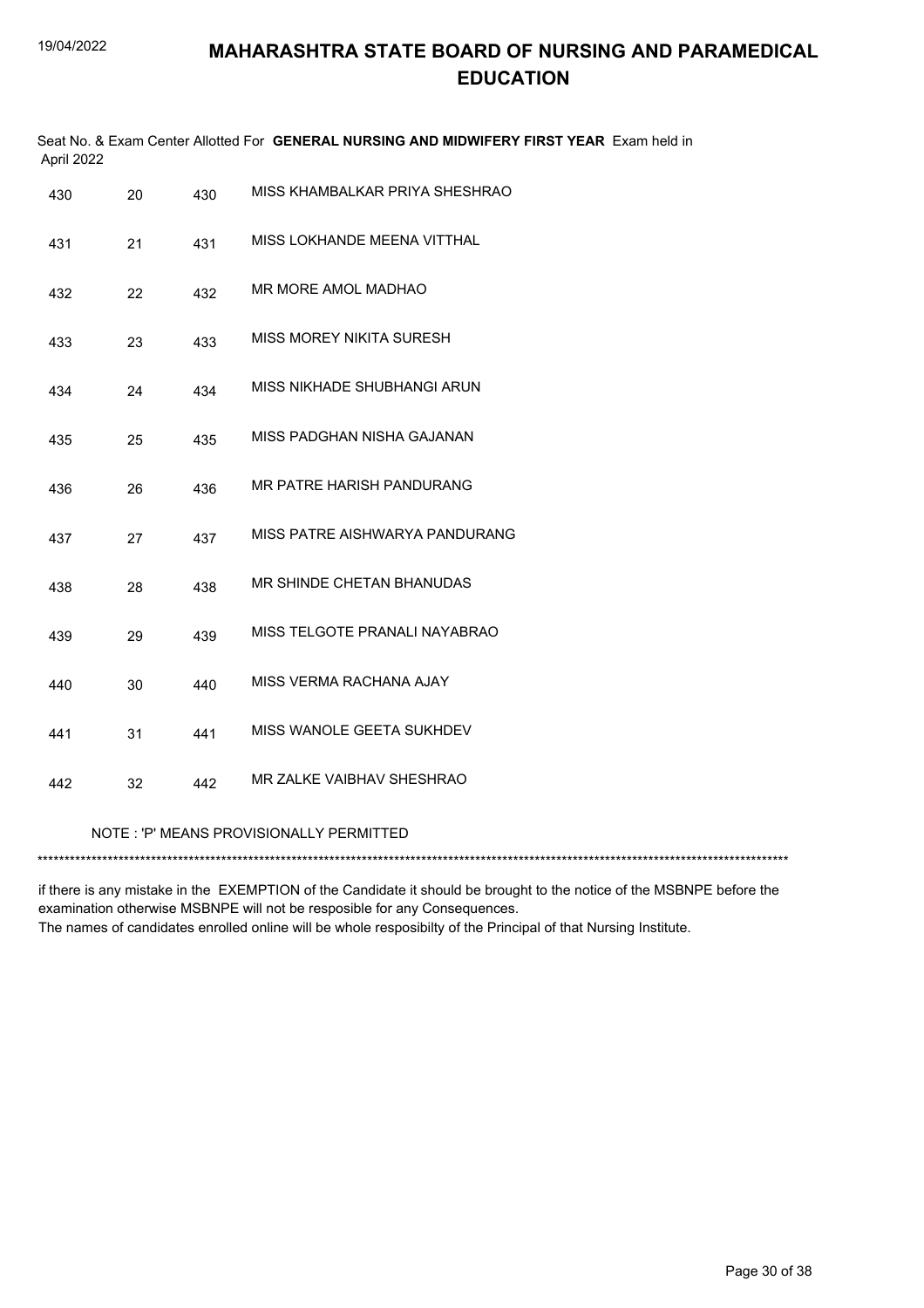#### 19/04/2022

#### **MAHARASHTRA STATE BOARD OF NURSING AND PARAMEDICAL EDUCATION**

Seat No. & Exam Center Allotted For **GENERAL NURSING AND MIDWIFERY FIRST YEAR** Exam held in April 2022

| <b>Centre Name :</b> | Shri Guru Govind Singh Mem. Hospital, Station Road, Nanded |  |  |  |  |
|----------------------|------------------------------------------------------------|--|--|--|--|
|----------------------|------------------------------------------------------------|--|--|--|--|

| <b>Institute Name:</b> | Nandigram Nursing College, Nanded |  |  |
|------------------------|-----------------------------------|--|--|
|                        |                                   |  |  |

| <b>Centre</b><br>Sr.No. | Inst.<br>Sr. No. | Seat No. | <b>Name</b>                       | <b>Exempted Subjects</b> |
|-------------------------|------------------|----------|-----------------------------------|--------------------------|
| 443                     | $\mathbf{1}$     | 443      | MISS ADAWALE BHAGYASHRI DATTA     |                          |
| 444                     | $\overline{2}$   | 444      | MISS BHAGYAWANT PRIYANKA KADAJI   |                          |
| 445                     | 3                | 445      | MISS BHILAWEKAI HIRUBAI SUKHALAL  |                          |
| 446                     | 4                | 446      | MISS BHOIWADE ANKITA UJELRAO      |                          |
| 447                     | 5                | 447      | MR BINGE SHIVAJI KAMAJI           |                          |
| 448                     | 6                | 448      | MISS DANGAT SUVARNA SHIVAJI       |                          |
| 449                     | $\overline{7}$   | 449      | MR DEVARSHE YOGESH RAMCHANDRA     |                          |
| 450                     | 8                | 450      | MR DHASADE MAROTI RUKMAJI         |                          |
| 451                     | 9                | 451      | MISS DHOLE VARSHA PRAKASH         |                          |
| 452                     | 10               | 452      | MR DHULDHULE PRAVIN BALKRUSHNA    |                          |
| 453                     | 11               | 453      | MISS DONGARE SHRIKRUSHNA SURENDRA |                          |
| 454                     | 12               | 454      | MR GACHCHE PRAVIN DATTATREY       |                          |
| 455                     | 13               | 455      | MISS GADALINGE YOGITA RANGARAO    |                          |
| 456                     | 14               | 456      | MISS GADEKAR CHANDRAKALA VITTHAL  |                          |
| 457                     | 15               | 457      | MISS GAIKWAD PRAGATI BABANRAO     |                          |
| 458                     | 16               | 458      | MISS GAIKWAD PALLAVI SHYAM        |                          |
| 459                     | 17               | 459      | MISS GAVANE SHITAL SAHEBRAO       |                          |
| 460                     | 18               | 460      | MISS GAWANDE SUJATA BHAGWAN       |                          |
| 461                     | 19               | 461      | MR GAYAKWAD ABHIJIT DILIP         |                          |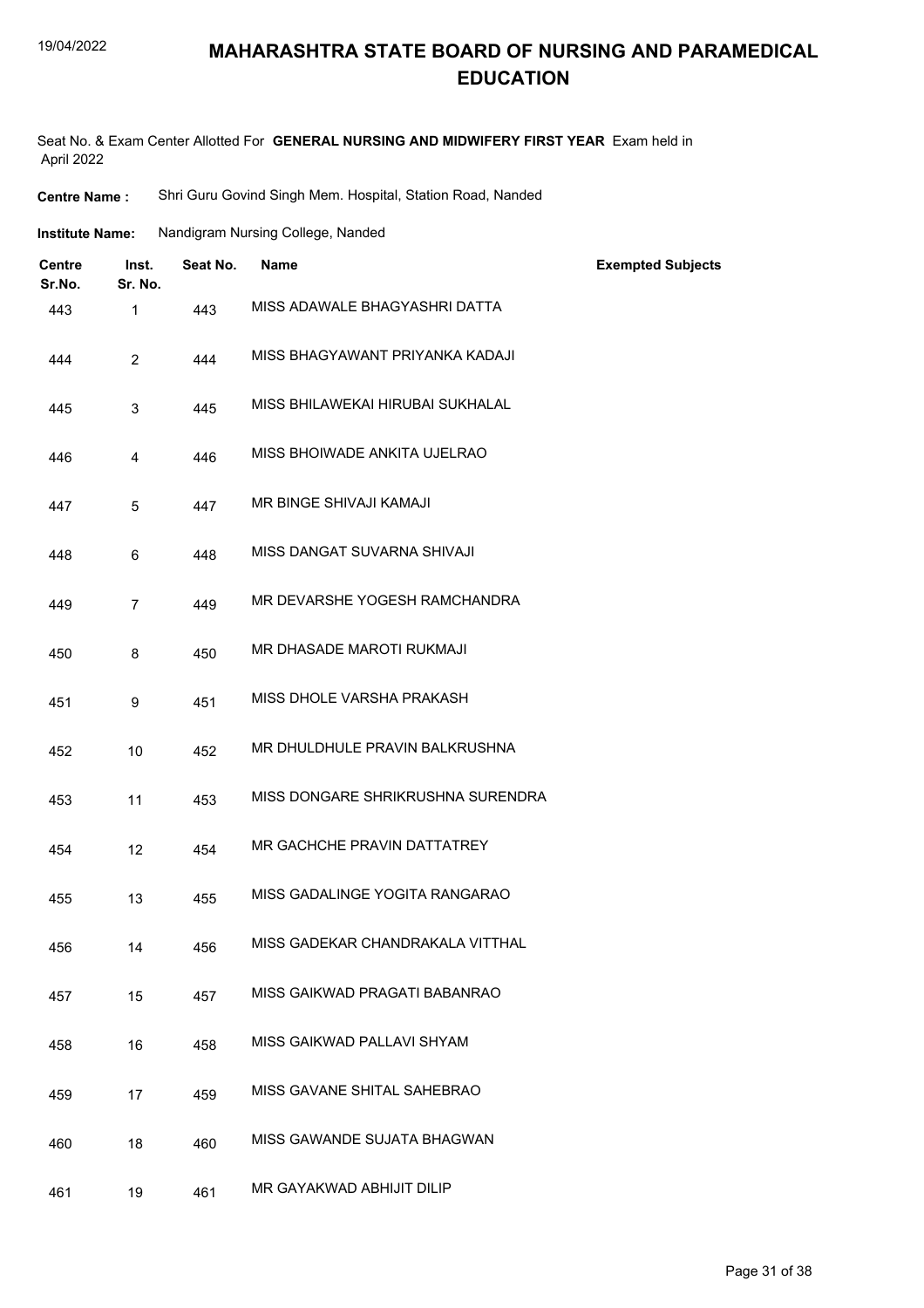|     | April 2022 |    |     | Seat No. & Exam Center Allotted For GENERAL NURSING AND MIDWIFERY FIRST YEAR Exam held in |
|-----|------------|----|-----|-------------------------------------------------------------------------------------------|
|     | 462        | 20 | 462 | MR JOGDAND DINESH PRAKASH                                                                 |
| 463 |            | 21 | 463 | MR KAMBLE PRASAD MADHUKAR                                                                 |
|     | 464        | 22 | 464 | MISS KAMBLE POOJA BHIMRAO                                                                 |
| 465 |            | 23 | 465 | MISS KAMBLE ASHWINI ASHOK                                                                 |
|     | 466        | 24 | 466 | MISS KASBE ASHWINI GOVIND                                                                 |
|     | 467        | 25 | 467 | MR KENDRE VISHAL RAMRAO                                                                   |
| 468 |            | 26 | 468 | MISS KHANDARE NAJUKA NAMDEV                                                               |
|     | 469        | 27 | 469 | MISS LOKHANDE KAJAL SHRIRAMJI                                                             |
|     | 470        | 28 | 470 | MISS MANWAR ANJU MADHUKAR                                                                 |
| 471 |            | 29 | 471 | MISS NAMWAD VARSHARANI BABURAO                                                            |
|     | 472        | 30 | 472 | MR NARWADE VIKAS RAMESH                                                                   |
|     | 473        | 31 | 473 | MISS NIKHATE PRATIDNYA GOVIND                                                             |
|     | 474        | 32 | 474 | MISS SALWE UMA TULSIRAM                                                                   |
|     | 475        | 33 | 475 | MISS SAWANT KAMAL BHIMRAO                                                                 |
|     | 476        | 34 | 476 | MISS SHIKARE POOJA UDDHAV                                                                 |
|     | 477        | 35 | 477 | MISS SHINDE ASMITA VISHWANATH                                                             |
|     | 478        | 36 | 478 | MISS SHIRSE PALLAVI VYANKATI                                                              |
|     | 479        | 37 | 479 | MISS SONKAMBLE KANCHAN LAXMAN                                                             |
| 480 |            | 38 | 480 | MR SONKAMBLE SATEJ ANIL                                                                   |
| 481 |            | 39 | 481 | MISS SONKAMBLE SUSHAMA NAGESH                                                             |
|     | 482        | 40 | 482 | MISS SURYAKAR POOJA KISHAN                                                                |
|     | 483        | 41 | 483 | MISS SURYAVANSHI PUJA BHAGWAN                                                             |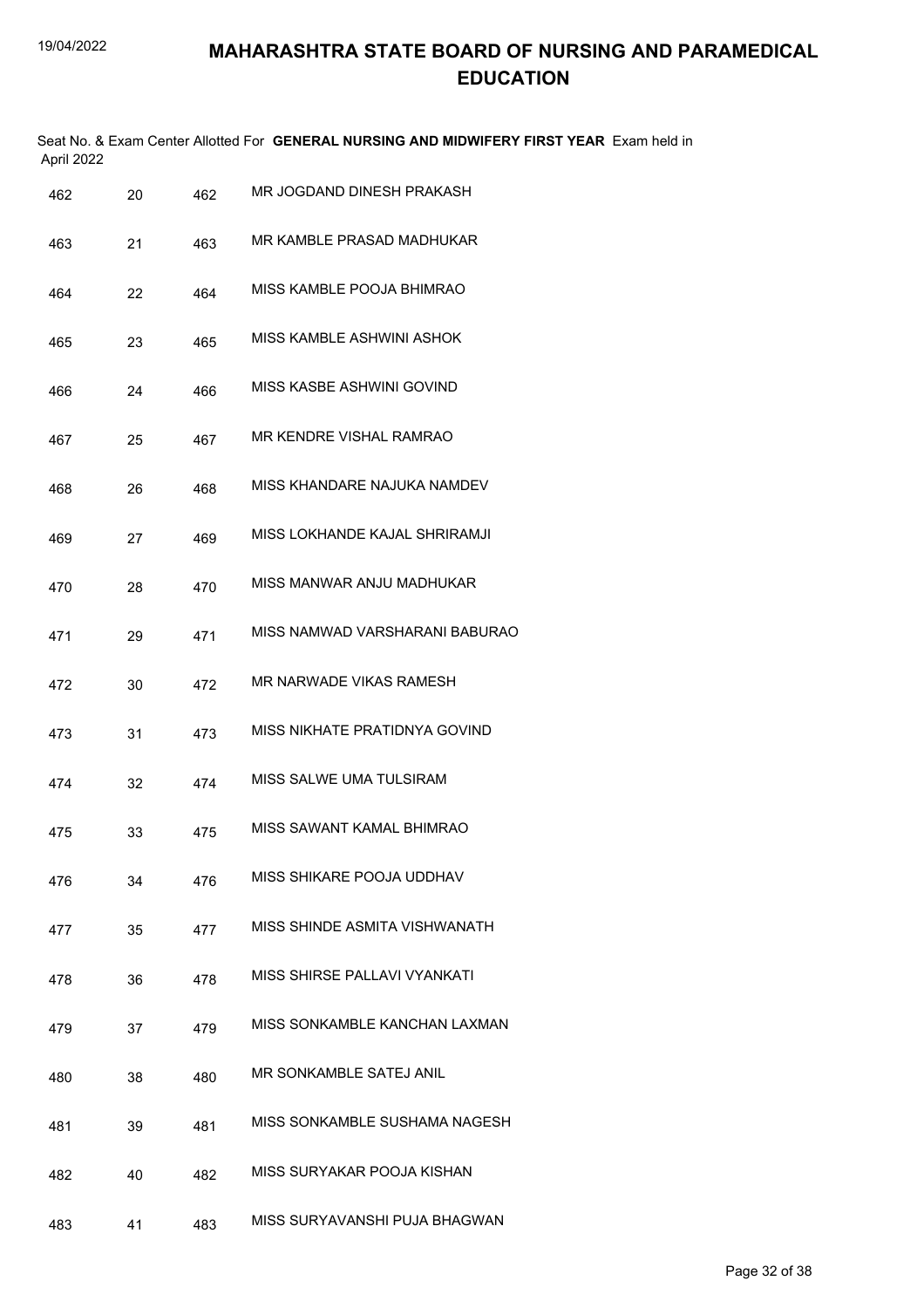| Seat No. & Exam Center Allotted For GENERAL NURSING AND MIDWIFERY FIRST YEAR Exam held in<br>April 2022 |                                         |     |                                 |  |  |  |
|---------------------------------------------------------------------------------------------------------|-----------------------------------------|-----|---------------------------------|--|--|--|
| 484                                                                                                     | 42                                      | 484 | MISS UMALE SWATI DASHARATH      |  |  |  |
| 485                                                                                                     | 43                                      | 485 | MISS VATHORE CHARUSHILA PRAKASH |  |  |  |
| 486                                                                                                     | 44                                      | 486 | MISS WAGHMARE ANUJA DEVIDAS     |  |  |  |
| 487                                                                                                     | 45                                      | 487 | MISS WAGHMARE USHA DEVIDAS      |  |  |  |
| 488                                                                                                     | 46                                      | 488 | MISS WAGHMARE DIKSHA BABURAO    |  |  |  |
| 489                                                                                                     | 47                                      | 489 | MISS WAKODE SAPANA MAHADEORAO   |  |  |  |
| 490                                                                                                     | 48                                      | 490 | MISS WANKHEDE POOJA RAMESH      |  |  |  |
| 491                                                                                                     | 49                                      | 491 | MISS WATHORE RANI VINOD         |  |  |  |
| 492                                                                                                     | 50                                      | 492 | MR ZAWALE DHAMMAPAL SAHEBRAO    |  |  |  |
|                                                                                                         | NOTE: 'P' MEANS PROVISIONALLY PERMITTED |     |                                 |  |  |  |
|                                                                                                         |                                         |     |                                 |  |  |  |

if there is any mistake in the EXEMPTION of the Candidate it should be brought to the notice of the MSBNPE before the examination otherwise MSBNPE will not be resposible for any Consequences. The names of candidates enrolled online will be whole resposibilty of the Principal of that Nursing Institute.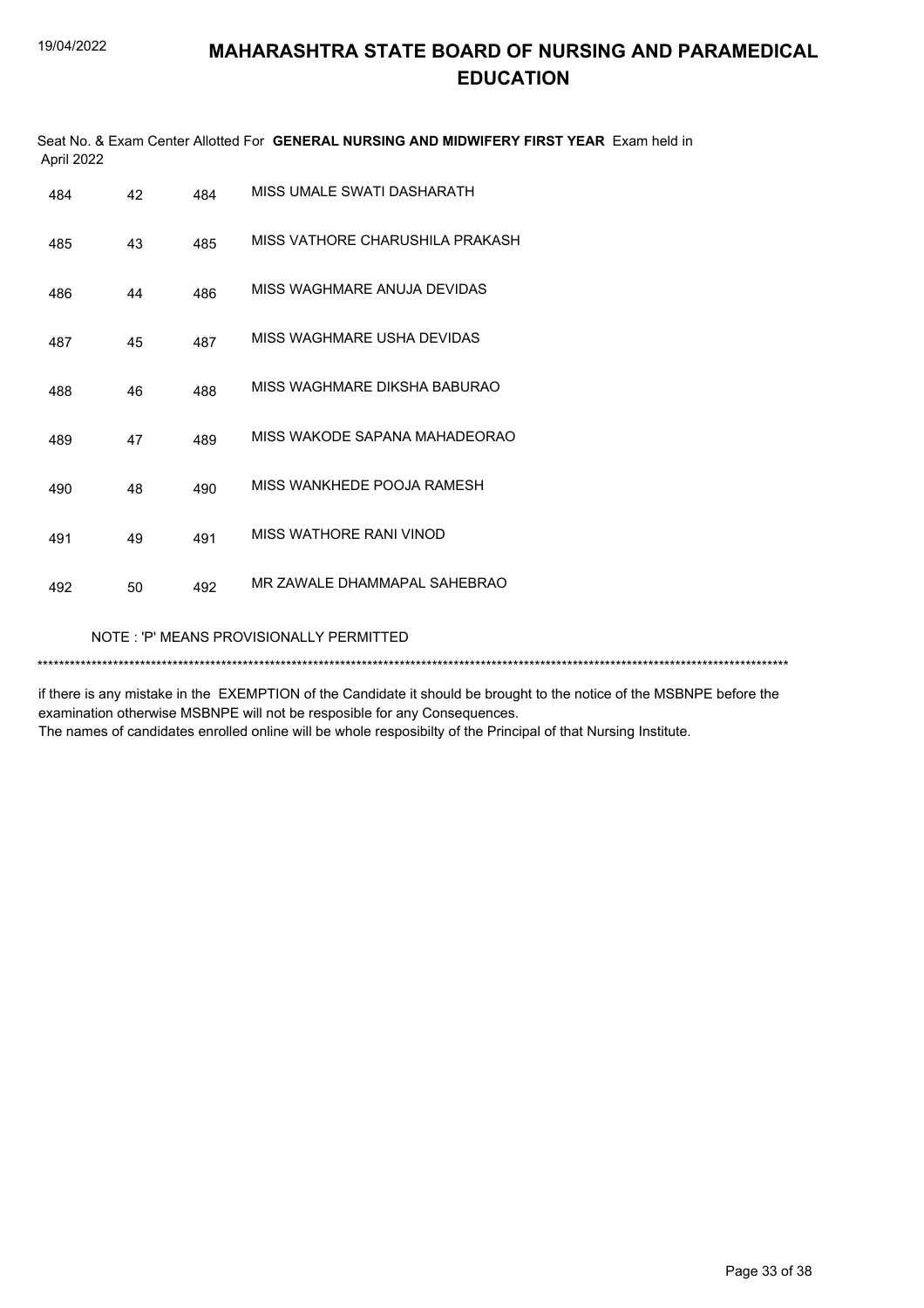#### 19/04/2022

#### **MAHARASHTRA STATE BOARD OF NURSING AND PARAMEDICAL EDUCATION**

Seat No. & Exam Center Allotted For **GENERAL NURSING AND MIDWIFERY FIRST YEAR** Exam held in April 2022

**Centre Name :** GENERAL HOSPITAL, Latur

| <b>Institute Name:</b> | New Vision School of Nursing, Latur |  |
|------------------------|-------------------------------------|--|
|                        |                                     |  |

| <b>Centre</b><br>Sr.No. | Inst.<br>Sr. No. | Seat No. | <b>Name</b>                     | <b>Exempted Subjects</b> |
|-------------------------|------------------|----------|---------------------------------|--------------------------|
| 493                     | 1                | 493      | MISS ADSULE SHITAL DHONDIRAM    |                          |
| 494                     | $\overline{2}$   | 494      | MISS ASHOKWAD ROHINI RAJKUMAR   |                          |
| 495                     | 3                | 495      | MISS DHORMARE MEGHA AVINASH     |                          |
| 496                     | 4                | 496      | MISS DIVE ASHA MAHADEV          |                          |
| 497                     | 5                | 497      | MISS GADDAMWAD NIKITA DATTATRYA |                          |
| 498                     | 6                | 498      | MISS GAIKWAD SUKESHNA MADHUKAR  |                          |
| 499                     | $\overline{7}$   | 499      | MR GHANTE VISHWAJEET DNYANOBA   |                          |
| 500                     | 8                | 500      | MISS GHODKE PRIYANKA PUNJAJI    |                          |
| 501                     | 9                | 501      | MISS GORE ASHWINI DNYANESHWAR   |                          |
| 502                     | 10               | 502      | MISS KAMBLE PRATIMA SUGRIV      |                          |
| 503                     | 11               | 503      | MISS KAMBLE KAVITA PRAKASH      |                          |
| 504                     | 12               | 504      | MISS KAMBLE ANKITA LIMBRAJ      |                          |
| 505                     | 13               | 505      | MISS KAMBLE CHANDRAKALA SHIVAJI |                          |
| 506                     | 14               | 506      | MISS KAMBLE KIRAN NAGNATH       |                          |
| 507                     | 15               | 507      | MISS KAMBLE MAYA BABURAO        |                          |
| 508                     | 16               | 508      | MISS KAMBLE PRATIKSHA DNYANOBA  |                          |
| 509                     | 17               | 509      | MISS KAMBLE PRIYANKA SANDIPAN   |                          |
| 510                     | 18               | 510      | MISS KAMBLE PRIYANKA VENKATRAO  |                          |
| 511                     | 19               | 511      | MISS KAMBLE UMESH PRALHAD       |                          |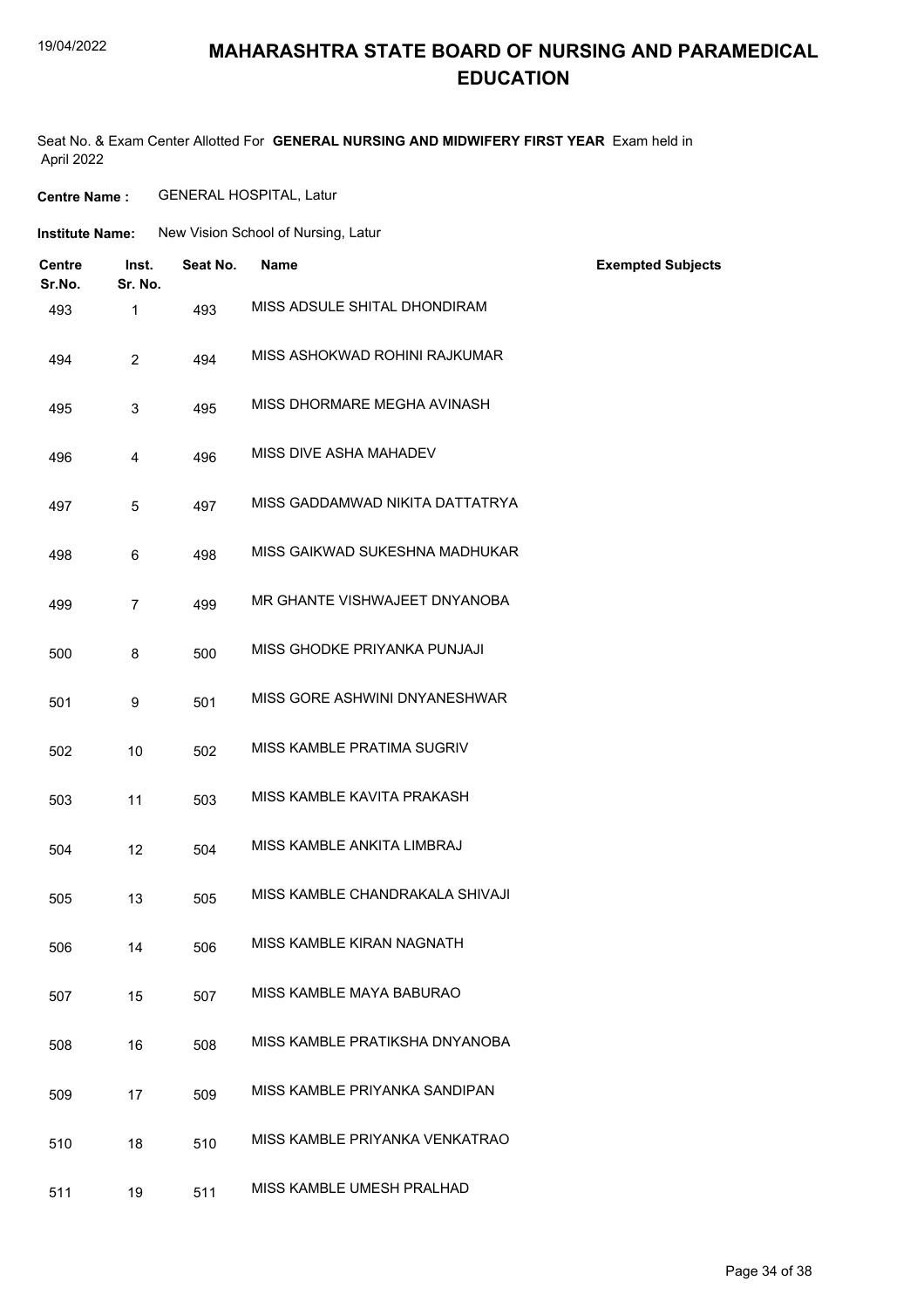| April 2022 |    |     | Seat No. & Exam Center Allotted For GENERAL NURSING AND MIDWIFERY FIRST YEAR Exam held in |
|------------|----|-----|-------------------------------------------------------------------------------------------|
| 512        | 20 | 512 | MISS KAMBLE VIDYA DADAJI                                                                  |
| 513        | 21 | 513 | MISS KASBE KAJAL ARVIND                                                                   |
| 514        | 22 | 514 | MISS KASBE MAHESHWARI DAYANAND                                                            |
| 515        | 23 | 515 | MISS KHADAP PRIYANKA ATMARAM                                                              |
| 516        | 24 | 516 | MISS KHANDARE SAVITA MAROTI                                                               |
| 517        | 25 | 517 | MISS LAHUBANDE AKANKSHA NIVRUTTI                                                          |
| 518        | 26 | 518 | MR LONDHE GOVIND POPAT                                                                    |
| 519        | 27 | 519 | MISS MISAL DIKSHA APPARAO                                                                 |
| 520        | 28 | 520 | MISS MOHATE RAJSHRI KERBA                                                                 |
| 521        | 29 | 521 | MISS SHINDE MOHINI DATTATRYA                                                              |
| 522        | 30 | 522 | MISS SHINDE PALLAVI MANOHAR                                                               |
| 523        | 31 | 523 | MISS SIRSAT UMA ANIL                                                                      |
| 524        | 32 | 524 | MR SIRSAT ADITYA BHASKAR                                                                  |
| 525        | 33 | 525 | MISS SURYAWANSHI DEEPALI RAM                                                              |
| 526        | 34 | 526 | MISS SURYAWANSHI POOJA SAMBHAJI                                                           |
| 527        | 35 | 527 | MISS SUTARE PRATIKSHA BHASKAR                                                             |
| 528        | 36 | 528 | MISS TOGARE DROPADA DEVIDAS                                                               |
| 529        | 37 | 529 | MISS VITTUBOYANE ASHWINI ASHOK                                                            |
| 530        | 38 | 530 | MISS WAGHMARE PRADNYA DILIP                                                               |
| 531        | 39 | 531 | MISS WAGHMARE PRIYA VIVEKANAND                                                            |
| 532        | 40 | 532 | MISS YADAV SNEHA CHANDRASHEKHAR                                                           |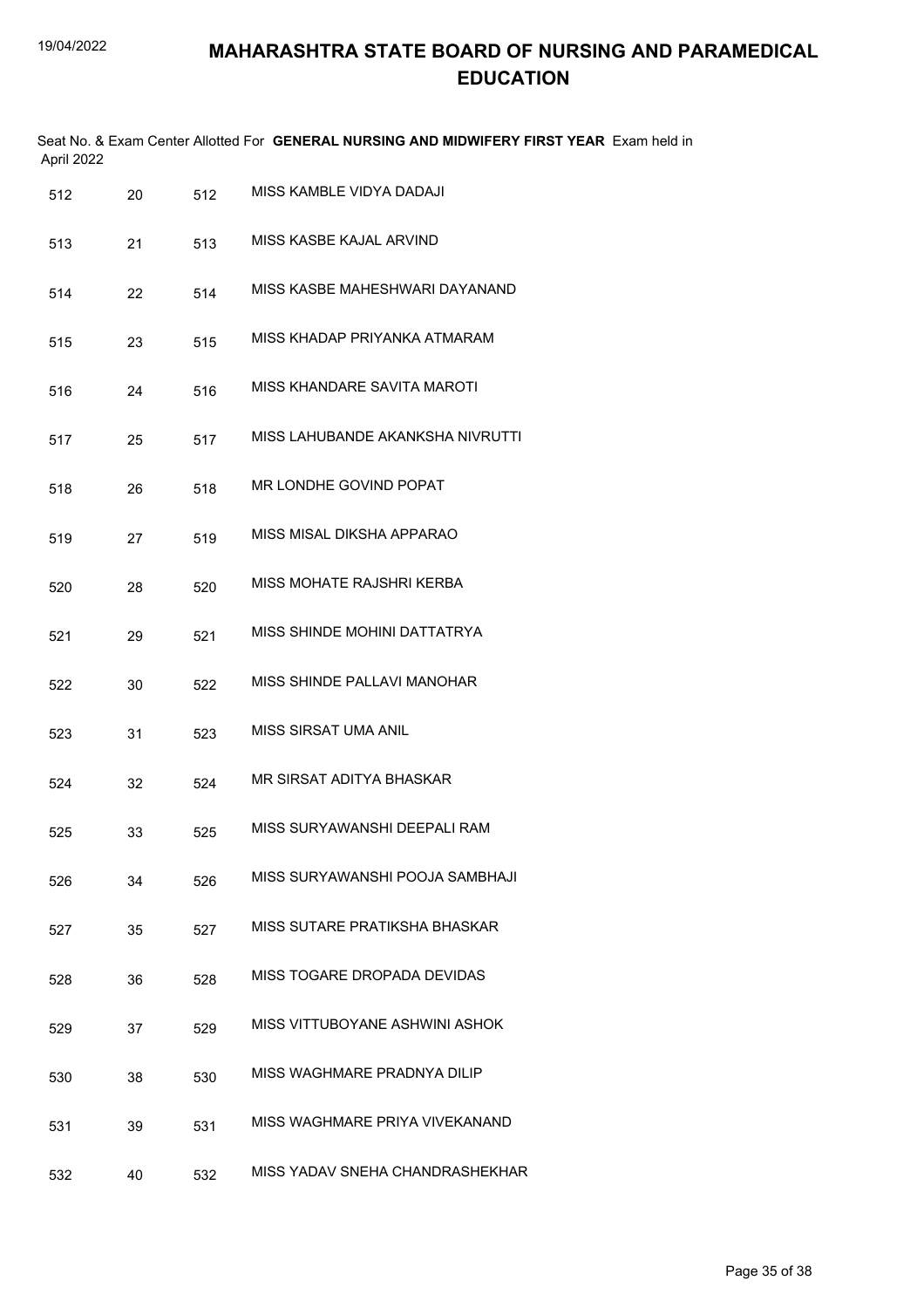Seat No. & Exam Center Allotted For GENERAL NURSING AND MIDWIFERY FIRST YEAR Exam held in April 2022

NOTE: 'P' MEANS PROVISIONALLY PERMITTED

if there is any mistake in the EXEMPTION of the Candidate it should be brought to the notice of the MSBNPE before the examination otherwise MSBNPE will not be resposible for any Consequences.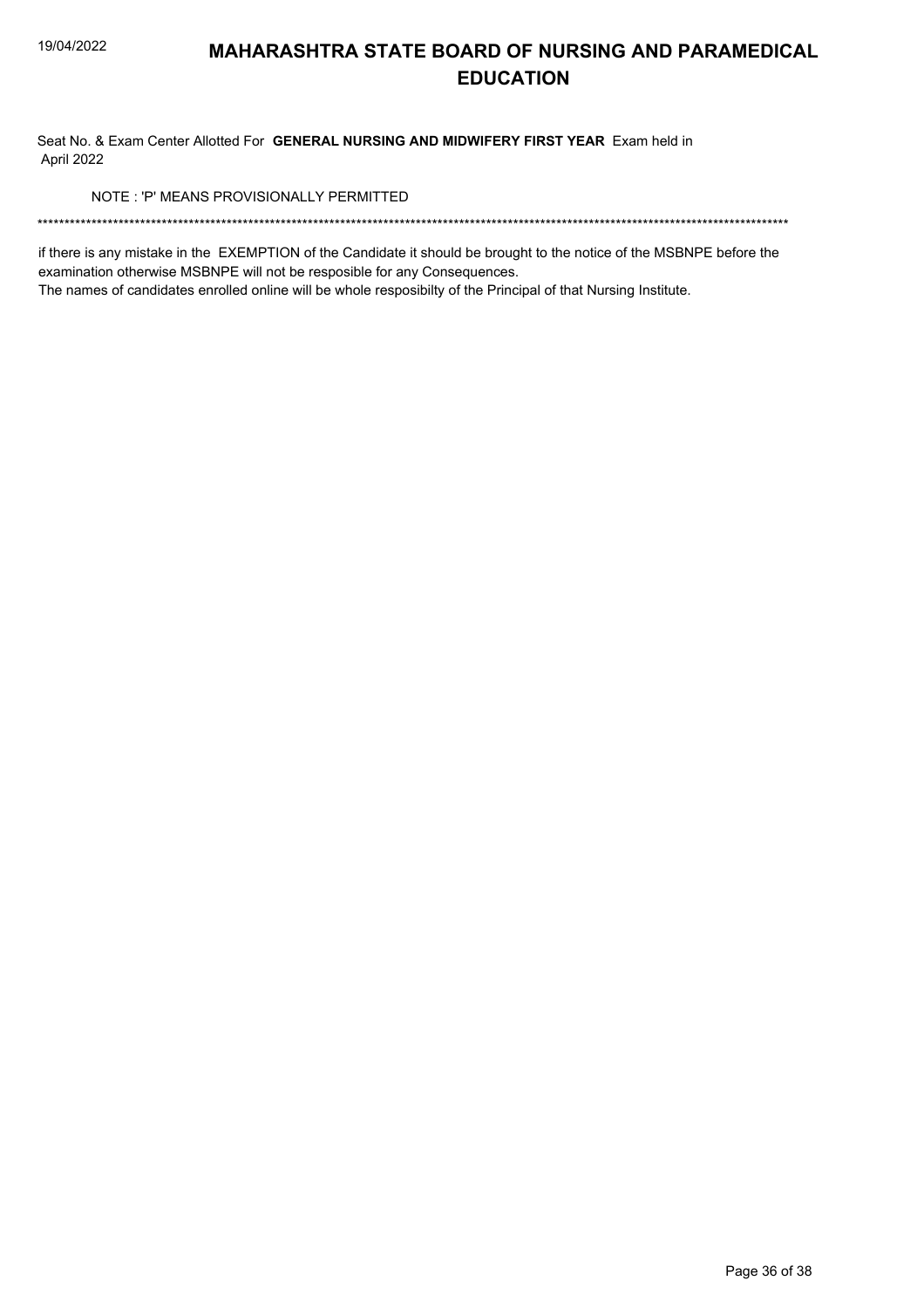Seat No. & Exam Center Allotted For **GENERAL NURSING AND MIDWIFERY FIRST YEAR** Exam held in April 2022

**Centre Name :** District Hospital Beed

| <b>Institute Name:</b>  |                  | MAULI NURSING SCHOOL BARSHI ROAD BEED |                               |                          |
|-------------------------|------------------|---------------------------------------|-------------------------------|--------------------------|
| <b>Centre</b><br>Sr.No. | Inst.<br>Sr. No. | Seat No.                              | <b>Name</b>                   | <b>Exempted Subjects</b> |
| 533                     | $\mathbf{1}$     | 533                                   | MISS DONGARDIVE REKHA RAMBHAU |                          |
| 534                     | $\overline{2}$   | 534                                   | MR DONGARDIVE GANESH RAMBHAU  |                          |
| 535                     | $\mathsf 3$      | 535                                   | MISS GAIKWAD ASHA BHARAT      |                          |
| 536                     | 4                | 536                                   | MR KAMBLE SANDIP BALU         |                          |
| 537                     | 5                | 537                                   | MISS KORDE SHAMAL BABASAHEB   |                          |
| 538                     | 6                | 538                                   | MISS SHETE JYOTI SURESH       |                          |
| 539                     | $\overline{7}$   | 539                                   | MR SHEWALE NAMDEV ABASAHEB    |                          |
| 540                     | 8                | 540                                   | MISS SHINDE RUPALI YASHWANT   |                          |
| 541                     | 9                | 541                                   | MISS THORAT ARTI JAILNDAR     |                          |
| 542                     | 10               | 542                                   | MISS WAKTE SONALI GORAKH      |                          |
|                         |                  |                                       |                               |                          |

NOTE : 'P' MEANS PROVISIONALLY PERMITTED

\*\*\*\*\*\*\*\*\*\*\*\*\*\*\*\*\*\*\*\*\*\*\*\*\*\*\*\*\*\*\*\*\*\*\*\*\*\*\*\*\*\*\*\*\*\*\*\*\*\*\*\*\*\*\*\*\*\*\*\*\*\*\*\*\*\*\*\*\*\*\*\*\*\*\*\*\*\*\*\*\*\*\*\*\*\*\*\*\*\*\*\*\*\*\*\*\*\*\*\*\*\*\*\*\*\*\*\*\*\*\*\*\*\*\*\*\*\*\*\*\*\*\*\*\*\*\*\*\*\*\*\*\*\*\*\*\*\*\*

if there is any mistake in the EXEMPTION of the Candidate it should be brought to the notice of the MSBNPE before the examination otherwise MSBNPE will not be resposible for any Consequences.